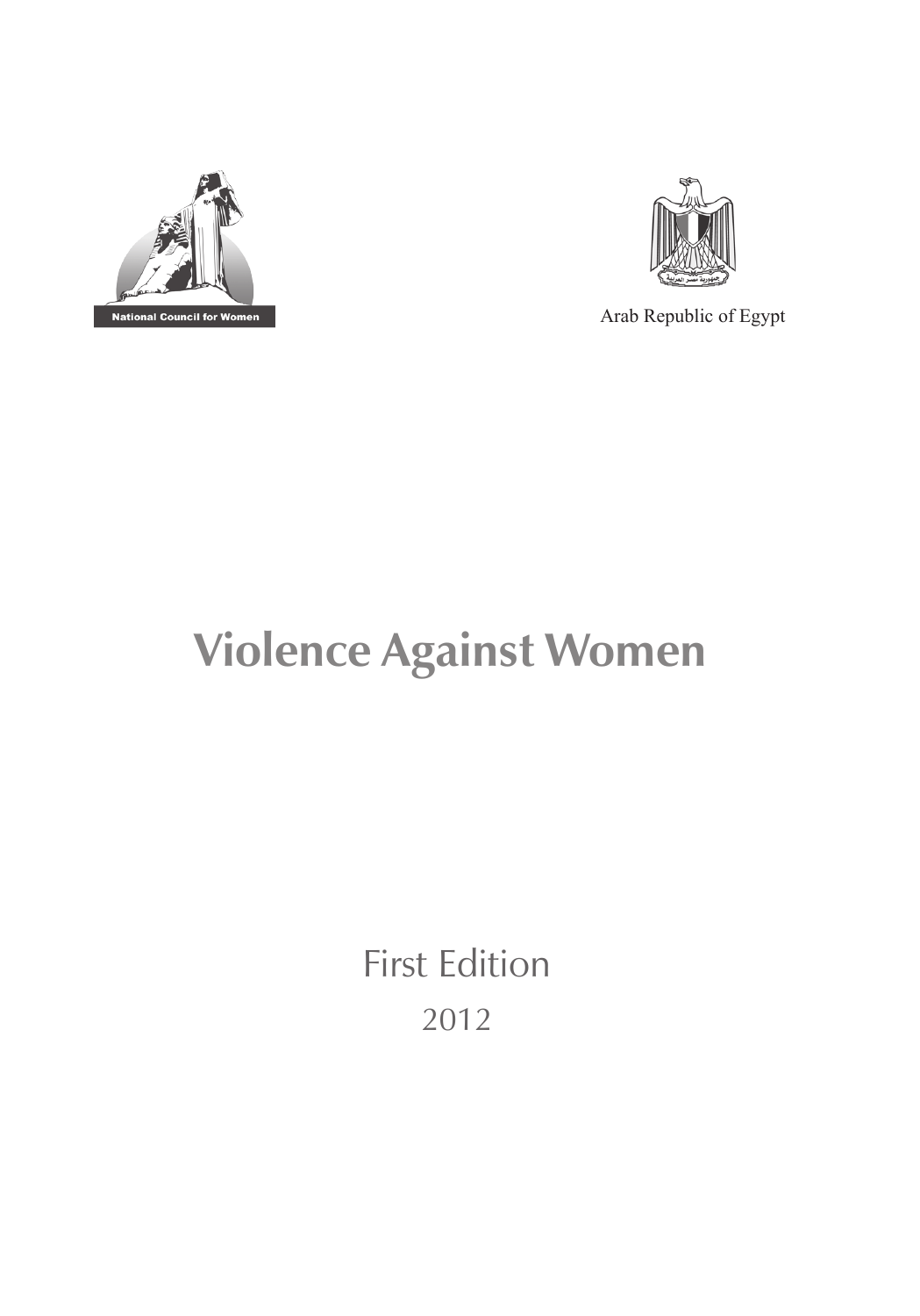

15, Mohamed Hafez St., from El Thawra St., Mohndseen, Giza, Egypt. **Tel:** 37603581- 37603529 **Fax:** 37603508 E-mail:ncw@ncwegypt.com Website:www.ncwegypt.com

**Book Title:**

Violence Against Women First Edition 2012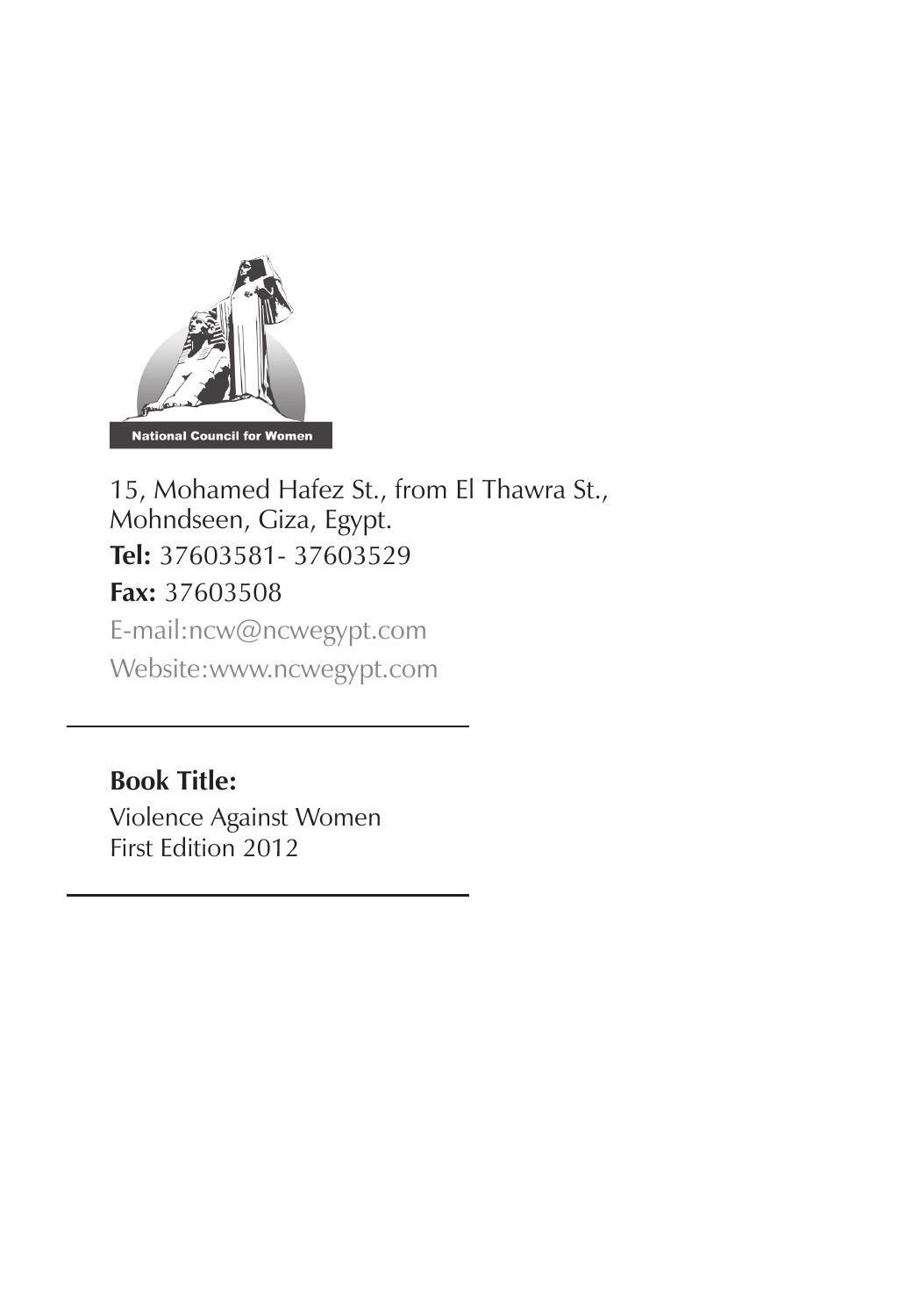# Contents

| <b>Foreword</b>                                                                                                                                            | 5        |  |  |
|------------------------------------------------------------------------------------------------------------------------------------------------------------|----------|--|--|
| <b>Forms of Violence against Women</b>                                                                                                                     |          |  |  |
| • Definition of violence against women<br>• Physical violence:<br>• Sexual violence<br>• Psychological violence<br>• Economic violence                     | q        |  |  |
| • Stages of violence against women<br>• Prenatal and infancy stages<br>$\bullet$ Childhood<br>• Adolescence<br>• Reproductive stage<br>• The elderly stage | 10       |  |  |
| Violence against women and the Law (A review of the                                                                                                        |          |  |  |
| legal structure between theory & reality)<br>• Violence against women and the Penal Code                                                                   | 13<br>15 |  |  |
|                                                                                                                                                            |          |  |  |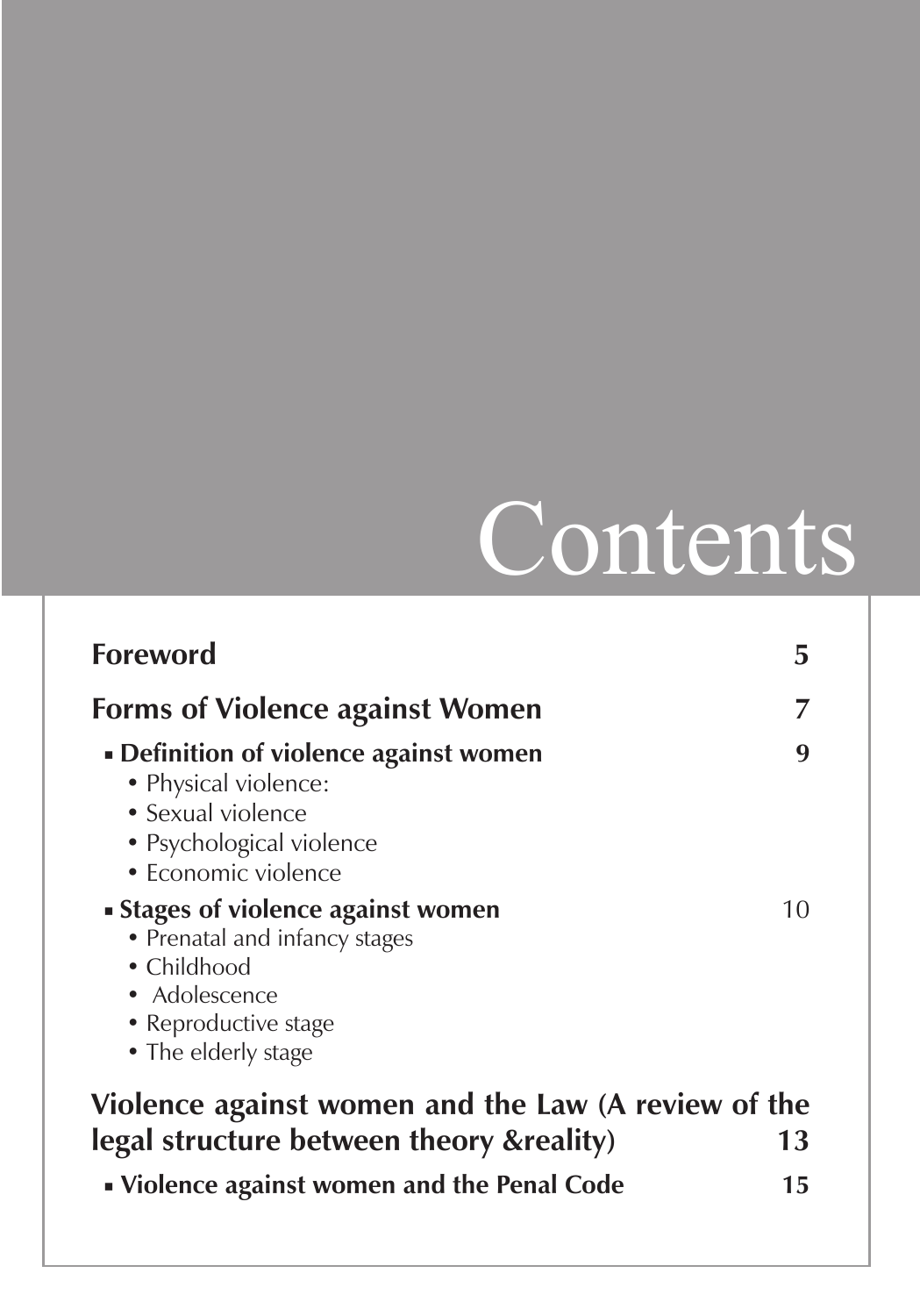| • domestic violence<br>• Honor crimes<br>$\bullet$ Incest<br>• Sexual harassment & other cases of violence against women<br>• Victim compensation<br>• Human Trafficking<br>• Violence and sexual harassment in the workplace<br>• Early marriage<br>• Customary Marriage<br>• Inheritance and transfer of ownership<br>• General observations and recommendations |    |
|--------------------------------------------------------------------------------------------------------------------------------------------------------------------------------------------------------------------------------------------------------------------------------------------------------------------------------------------------------------------|----|
| • Communal violence Againstwomen (Sexual harassment)                                                                                                                                                                                                                                                                                                               | 20 |
| • Figures and statistics<br>• The logic of the perpetrators of sexual harassment<br>• Views on how to protect females against sexual harassment<br>• The reasons why the victim does not report sexual harassment<br>• Recommendations                                                                                                                             |    |
| • The media handling of the issues of VAW                                                                                                                                                                                                                                                                                                                          | 24 |
| • Printed media:<br>• Television Programs<br>• Radio programs<br>· Radio and T.V. Drama<br>• The stand of Media people vis a vis VAW<br>• General Recommendations                                                                                                                                                                                                  |    |
| Services provided to women victims of violence                                                                                                                                                                                                                                                                                                                     | 26 |
| • Shelters<br>• Medical Services<br>• Family Planning and Community health<br>• Assistance Telephone lines (Hot lines)<br>• Hearing/counseling sessions services<br>• Family Counseling services<br>• Legal Services<br>• Defensive and Protective Strategies<br>• General Recommendations                                                                         |    |
|                                                                                                                                                                                                                                                                                                                                                                    |    |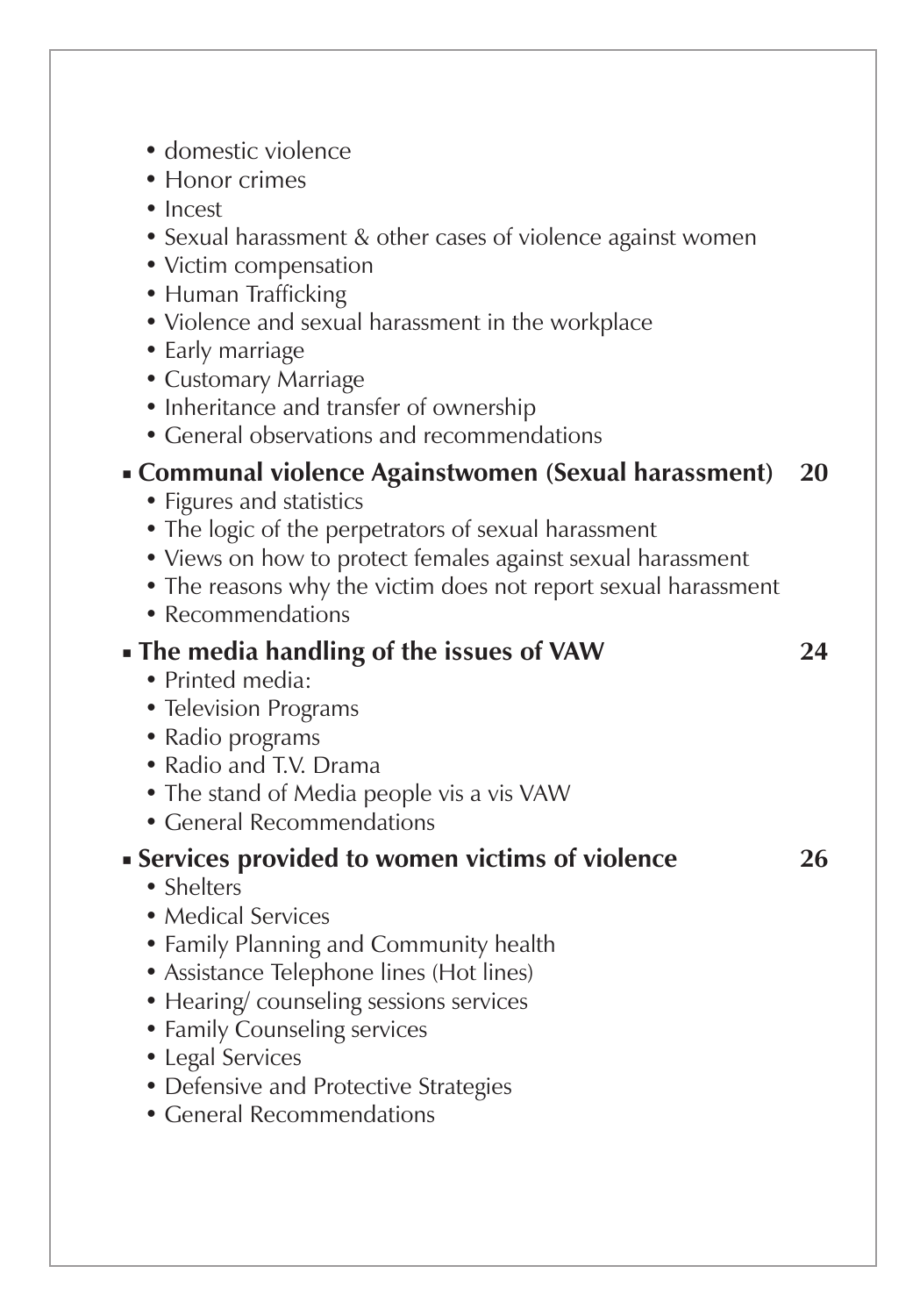# **Foreword**

- Violence against women is a global phenomenon which takes various forms across history, cultures and experiences, resulting in a great suffering not to women themselves alone, but also to their families and communities.
- As these forms of physical, sexual and psychological violence vary, there have been, in parallel, various studies on the root causes behind this violence, all of which concluded that violence against women can be attributed to the historically unbalanced relationships between men and women and the entrenched discrimination against women in the public and private spheres.
- Hence, it was important to review the legal structure which addresses this violence, between theory and reality, given the fact that it was marred by ambiguity in some cases or the weakness of implementation in others.
- This prompted the National Council for Women to issue this booklet to make people aware of the need to protect women against violence in general and the various forms of harassment to which they are exposed in particular, which is to be accomplished through explicit legal texts that criminalize violence and support women's rights in general.

Ambassador. Mervat Tallawy President of the National Council for Women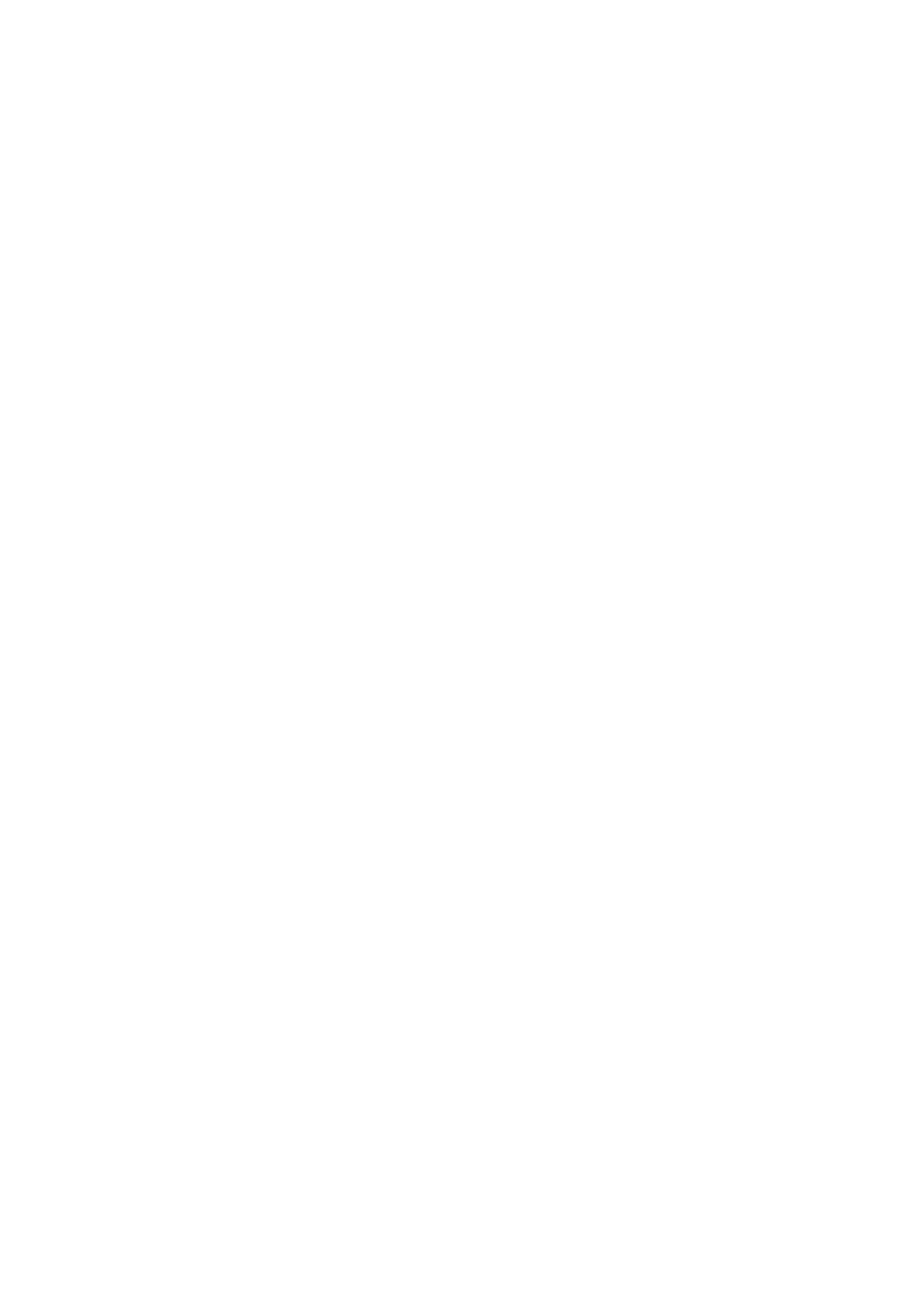# **Violence Against Women**

 $\overline{\mathbb{d}}$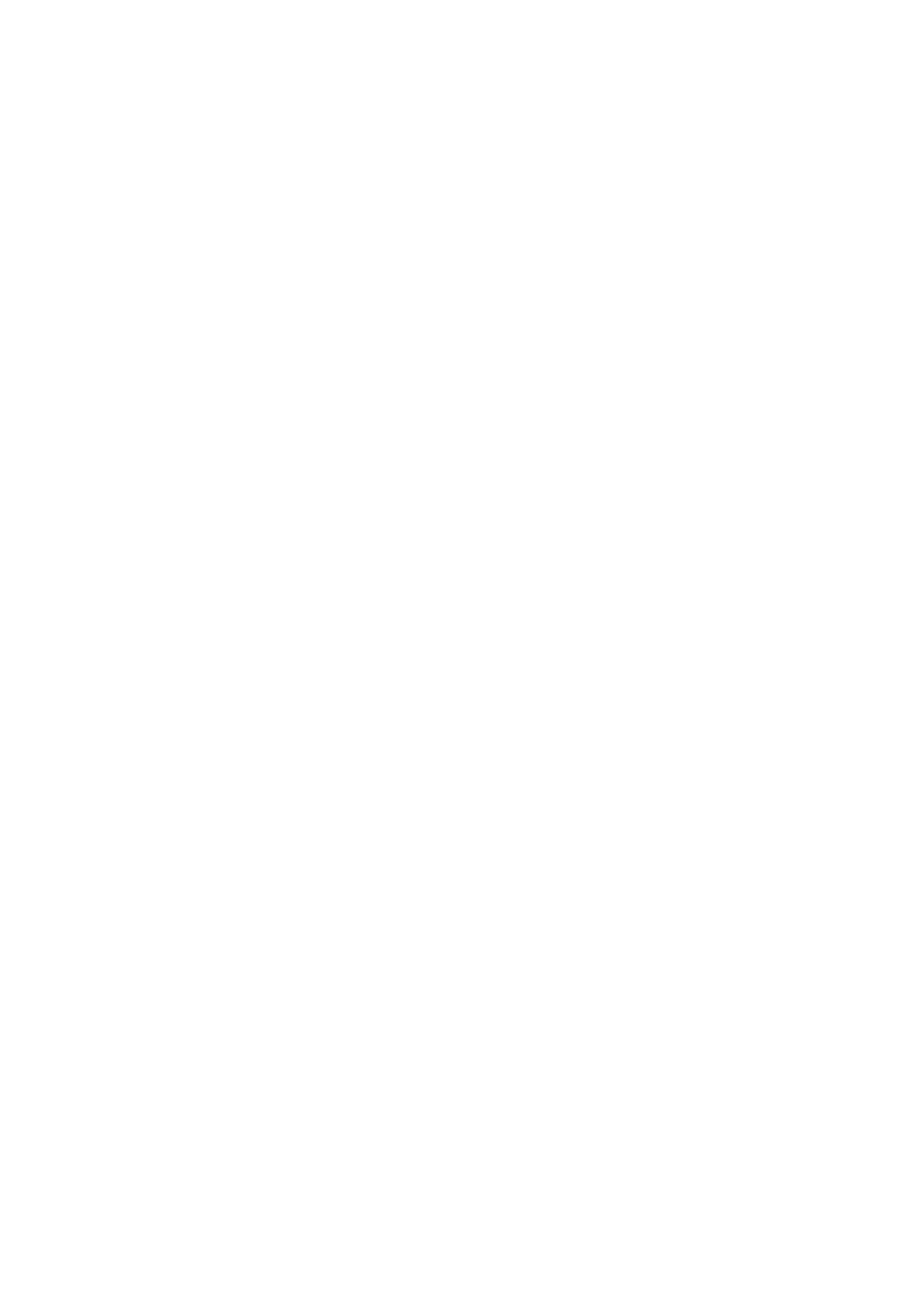# **Forms of Violence against Women**

Violence against women is a global problem which takes various forms across history, cultures and experiences, It inflicts much suffering on women, their families and local communities.

# **Definition of violence against women:**

The Declaration on the Elimination of Violence against Women issued in 1993 by the United Nations General Assembly defines violence against women as any act of gender-based violence that results in, or is likely to result in, physical, sexual or psychological harm or suffering to women, including threats of such acts, coercion or arbitrary deprivation of liberty, whether occurring in public or in private life.

## **Forms of Violence against women**

There is a variety of forms of violence against women including physical, sexual, psychological and economic violence.

### ■ **Physical violence:**

 it can be defined as the intentional use of physical force or a weapon to harm or injury a woman. This includes: slapping, pushing or punching, lynching, threatening to use a weapon or directing it against her.

#### ■ **Sexual violence:**

This includes coerced sexual contact with a woman or forcing her to have sexual intercourse without her consent. It also includes having incomplete or complete sexual intercourse with a sick or crippled woman or under pressures or the effect of wine or any other narcotics.

Rape and sexual harassment include sexual exploitation, such as when the husband forces his wife to have sex with him against her will, practicing sex out of fear that she might be exposed to harm, or coercing a woman to do sexual practices which make her feel humiliated.

■ **Psychological violence,** on the other hand, means dominating a woman, isolating her, humiliating or embarrassing her. This can be done through verbal abuse, insults, degrading her self-esteem in front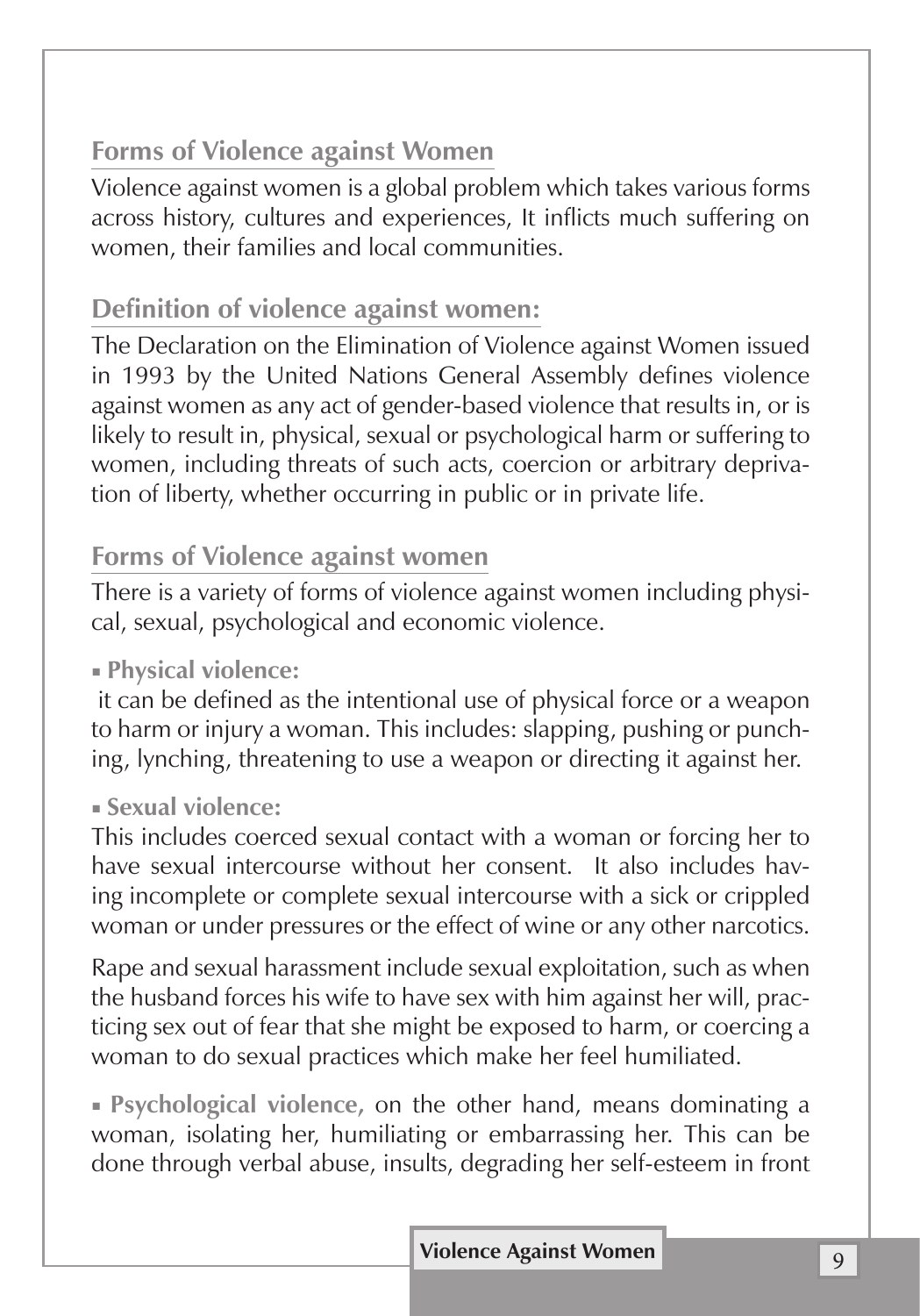of others, threatening or intimidating her in a deliberate way through crying out, throwing things or divorce. Other forms of psychological violence include threatening to harm the woman in a direct or indirect way, preventing her from going out, visiting her relatives, work, or receiving health care.

**The economic violence,** meanwhile, implies preventing a woman from obtaining the basic resources or controlling these resources.

#### **Stages of violence against women:**

Violence starts, sometimes, at a very early stage of women's life and continues throughout their childhood, after marriage and when they get old.

#### ■ **Prenatal and infancy stages:**

This is represented in inducing abortion based on preferring males to females or neglecting female infants in terms of health care and nutrition.

#### ■ **Childhood:**

female children are most often neglected and forms of violence against them include malnutrition, FGM, and treating them stringently. There are cases when they are exposed to sexual violations including forcing them to engage in prostitution or practice obscene acts. Violence is also practiced against girls at schools, and other forms of violence against female children include the marriage of children, sexual trafficking in females or child labor or begging.

#### ■ **Adolescence:**

They can be forced during this stage to practice prostitution, or engage in early marriages or being exposed to psychological violations or rape.

#### ■ **Reproductive stage:**

violence in this stage includes honor crimes, killing because of the dowry, violence on the part of the husband, sexual harassment, sexual trafficking, violence against domestic maids, and sexual harassment and intimidation.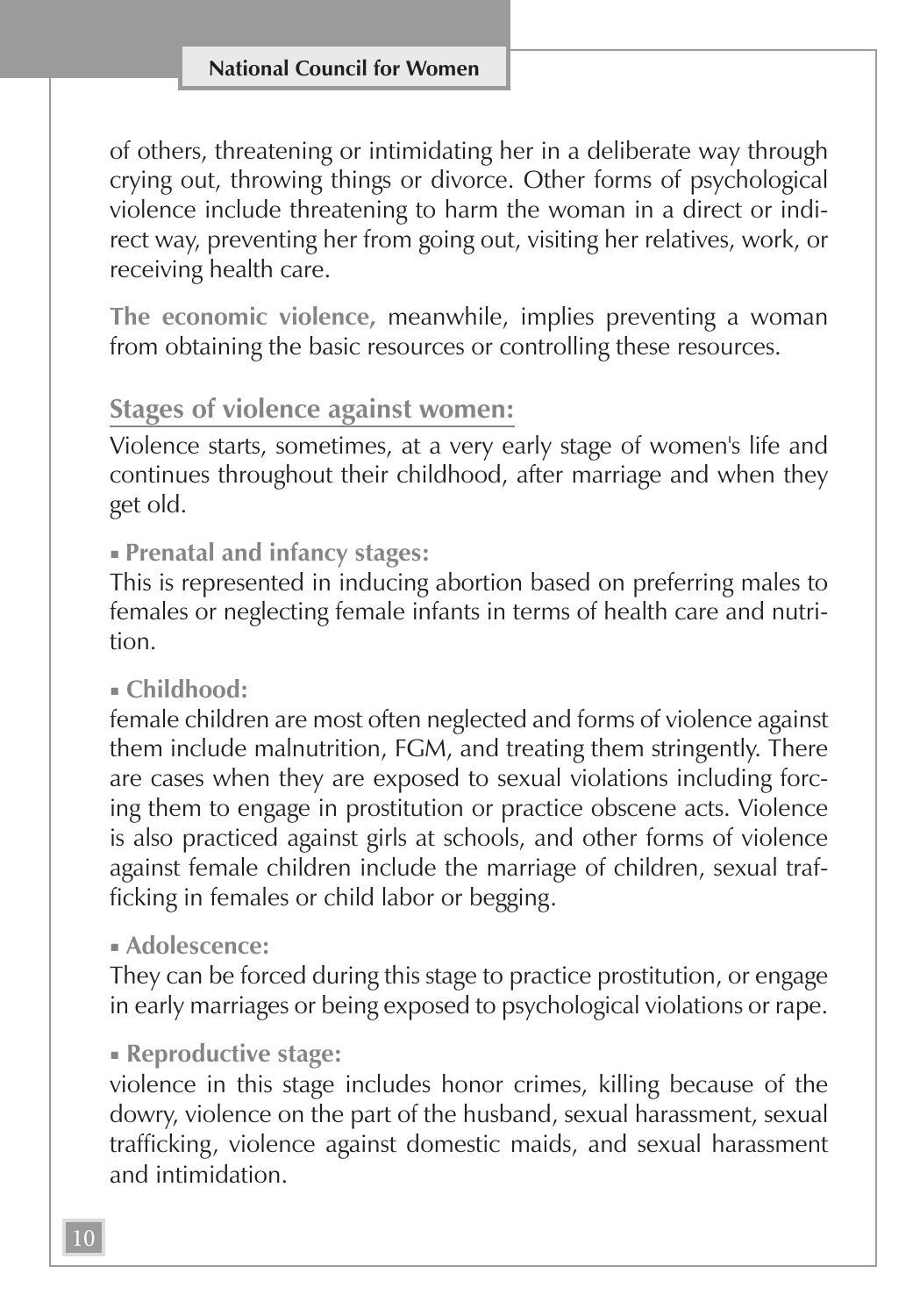■ **The elderly stage:**

Elderly women and widows can be exposed during this stage to mistreatment.

## **Violence can be divided into two categories:**

- 1. Domestic violence which involves violence from an intimate partner or other members of the family.
- 2. Communal violence, which is practiced by strangers or persons other than members or the acquaintances of the family.

National and international researchers alike stress that violence against women in Egypt takes various types and is widespread. According to the 2000 census survey, FGM takes place in four countries in the world, namely, Egypt, Sudan, Yemen and Djibouti and 97% of married women in Egypt have been subjected to this practice.

As to early marriage in Upper Egypt, 44% of girls were married off before they reached the age of 16 and 68% before they reached the age of 18.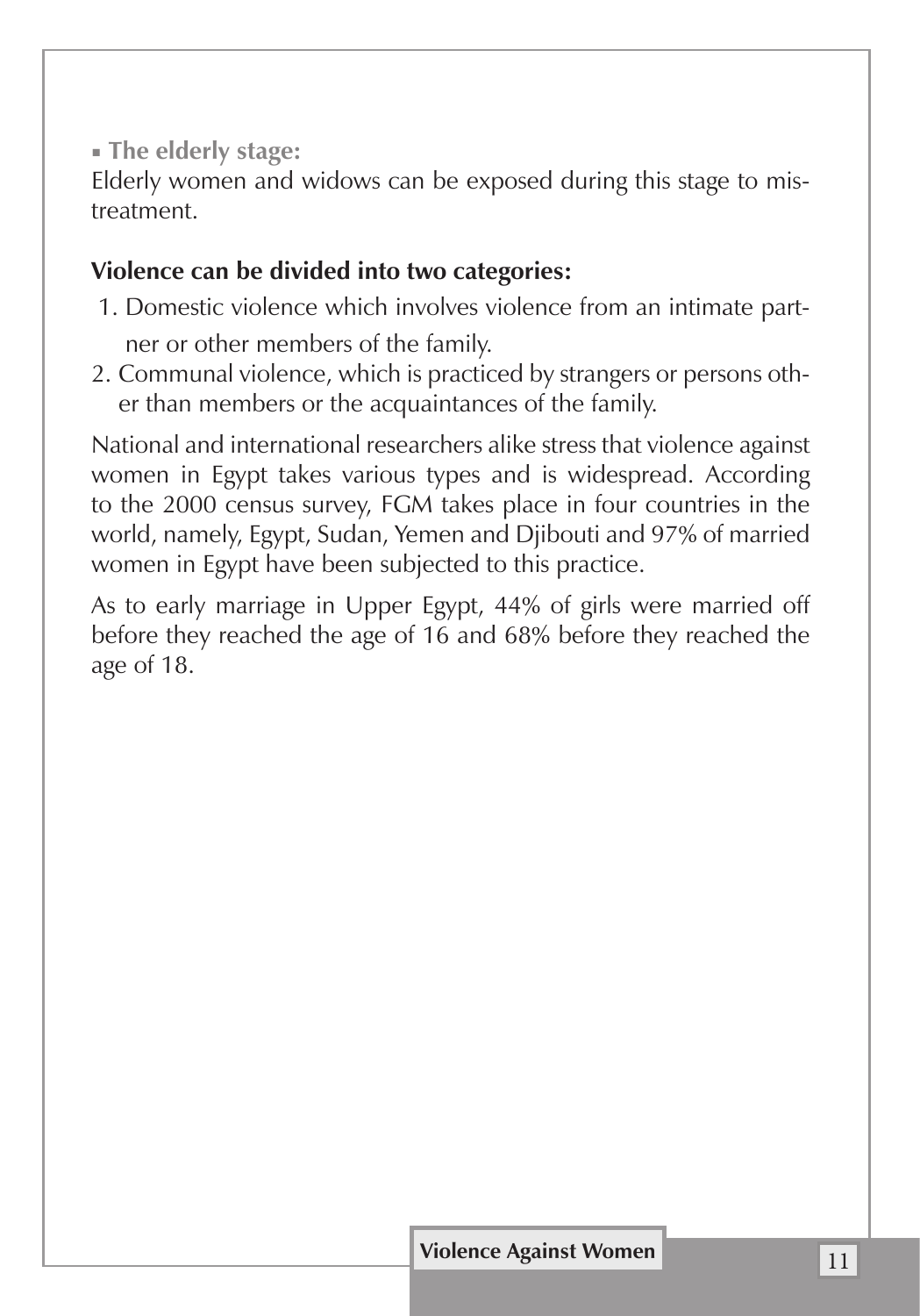#### **National Council for Women**

| <b>Non-fatal outcomes</b>                                                                                                                                                                     |                                                                                                                                                                                                                                                    |                                                                                                                                                                                                                                                                                                        |                                                                               |
|-----------------------------------------------------------------------------------------------------------------------------------------------------------------------------------------------|----------------------------------------------------------------------------------------------------------------------------------------------------------------------------------------------------------------------------------------------------|--------------------------------------------------------------------------------------------------------------------------------------------------------------------------------------------------------------------------------------------------------------------------------------------------------|-------------------------------------------------------------------------------|
| Physical inju-<br>ries & chronic<br>morbidities                                                                                                                                               | <b>Secondary</b><br>consequences<br>on sexual and<br>reproductive<br>health                                                                                                                                                                        | Psychological<br>and behavioral<br>consequences                                                                                                                                                                                                                                                        | <b>Fatal</b><br>outcomes                                                      |
| · Injuries, frac-<br>tures, wounds.                                                                                                                                                           | • Unwanted preg-<br>nancy.                                                                                                                                                                                                                         | · Post-traumatic<br>disturbances.                                                                                                                                                                                                                                                                      | • Female in-<br>fanticide.                                                    |
| $\bullet$ Burns.<br>· Functional<br>damages.<br>• Physical symp-<br>toms.<br>• Chronic pain.<br>• Intestinal dis-<br>turbances.<br>· Irritated colon.<br>$\bullet$ Permanent dis-<br>ability. | •Infection with<br>STDs including<br>AIDS.<br>• gynecological<br>disturbances.<br>• Unsafe miscar-<br>riage.<br>• Pregnancy com-<br>plications.<br>• Unintentional<br>miscarriage.<br>• Low weight of<br>the fetus.<br>• Pelvic inflam-<br>matory. | • Depression.<br>• Anxiety.<br>• Fears and phobias.<br>• Disturbances in<br>eating and sleep-<br>ing.<br>• Sexual functions<br>disturbances.<br>• Low self-esteem.<br>· Psychological<br>distress<br>• Smoking.<br>· Drugs and alco-<br>holics' addiction.<br>• Sexual risk.<br>• Physical inactivity. | •Committing<br>suicide.<br>· Maternal<br>mortality<br>•AIDS-related<br>death. |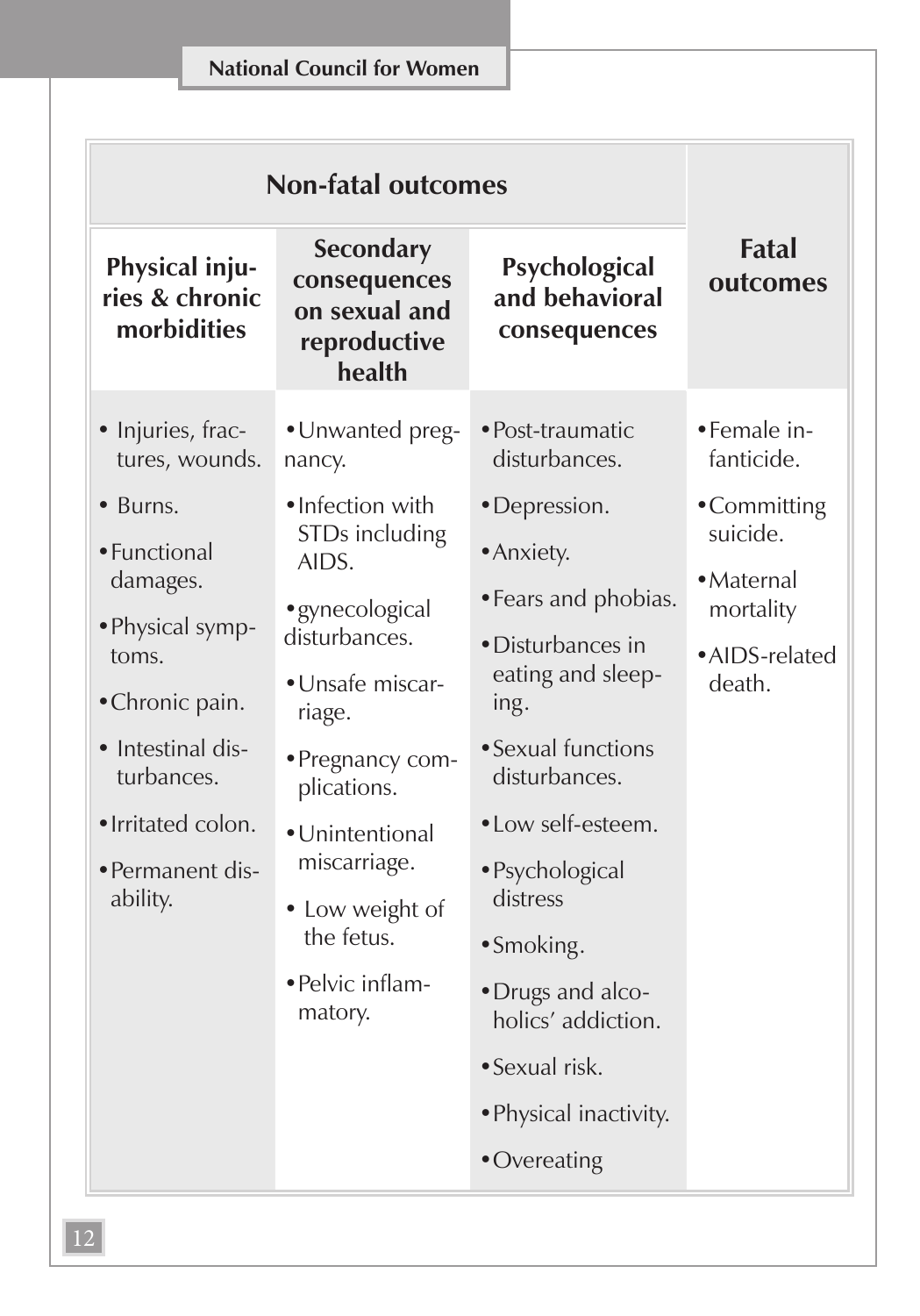# **Violence against women and the Law A review of the legal structure between theory &reality**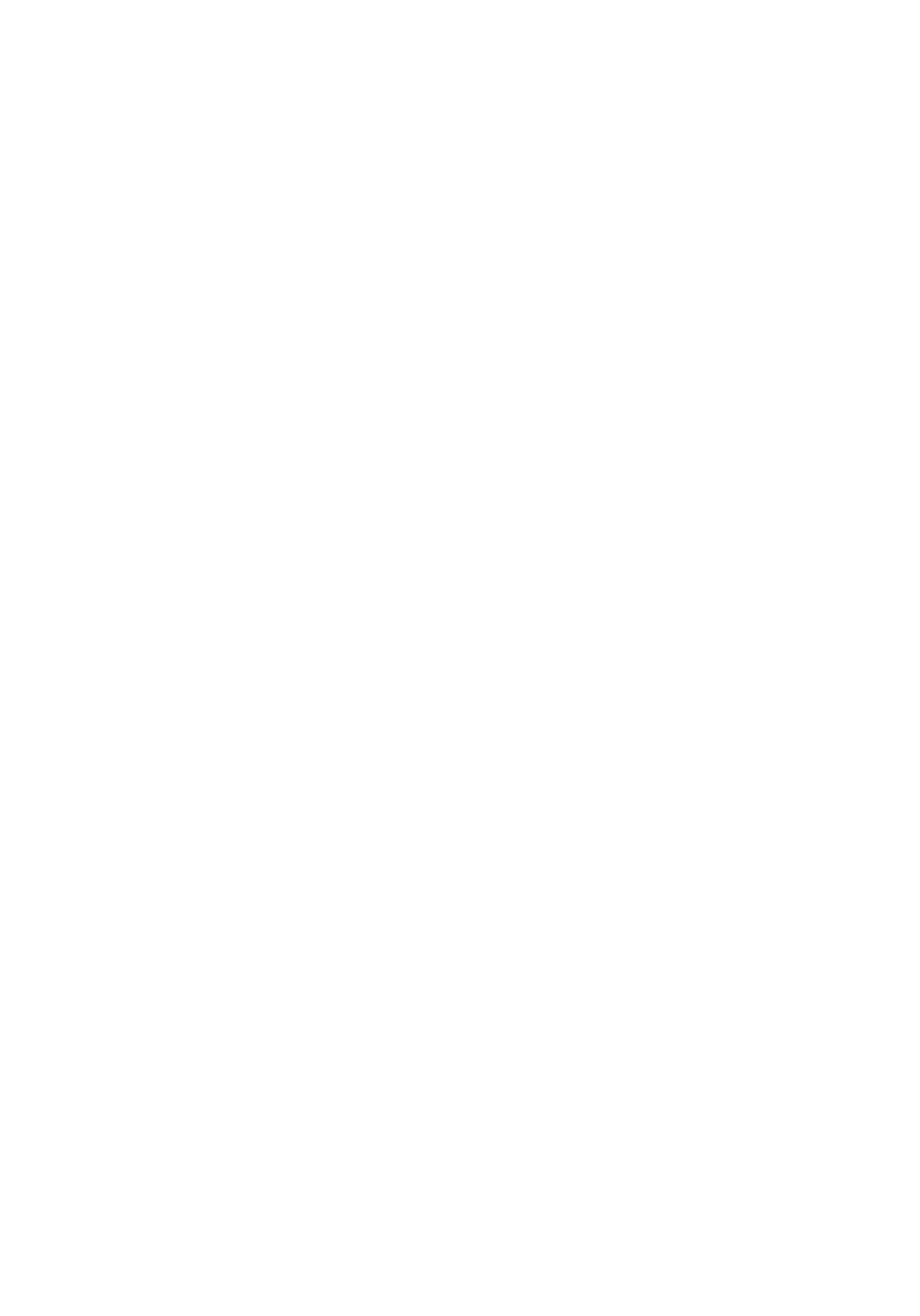A study conducted by the National Council for Women (NCW) in 2009, revealed that the structure of the legal system and the way law is applied can play an instrumental role in combating violence against women. Although the structure of the legal system in Egypt is strong, it is the application of law in some cases that is so weak that a change in the law itself is required. Furthermore, the ambiguity of some texts of the law make their applications contradictory and subject to the personal partiality on the part of those responsible for putting the law into force.

# **Violence against women and the Penal Code:**

Egypt's Penal Code is the main law which addresses the problems of women facing physical violence, including domestic violence, honor crimes, rape and sexual harassment.

#### ■ **domestic violence:**

The penal code does not differentiate between violence in the private or public spheres; it criminalizes violence regardless of the identity of its perpetrator or the place where it took place. In this way, domestic violence is subject to the general provisions set by the Penal Code, which provides for a gradual penalty for a wide range of violations depending on how serious the crime is.

While the legal structure allows the trials of the perpetrators of domestic violence, judges and prosecutors very often use their discretion to suspend the legal proceedings or commutate the rulings they issue. In some cases, judges base their rulings on the general principle laid down by the Court of Cassation, that is family is above the law.

#### ■ **Rape:**

Rape is considered as a treachery punishable by article 267 of the Penal Code which reads: " Anyone who has sexual intercourse with a female against her will, shall be subject to temporary hard labor sentence. If the perpetrator of the crime belongs to the relatives of the victim or is responsible for bringing her up, having guardianship over her or is a paid servant working for her or for the above-mentioned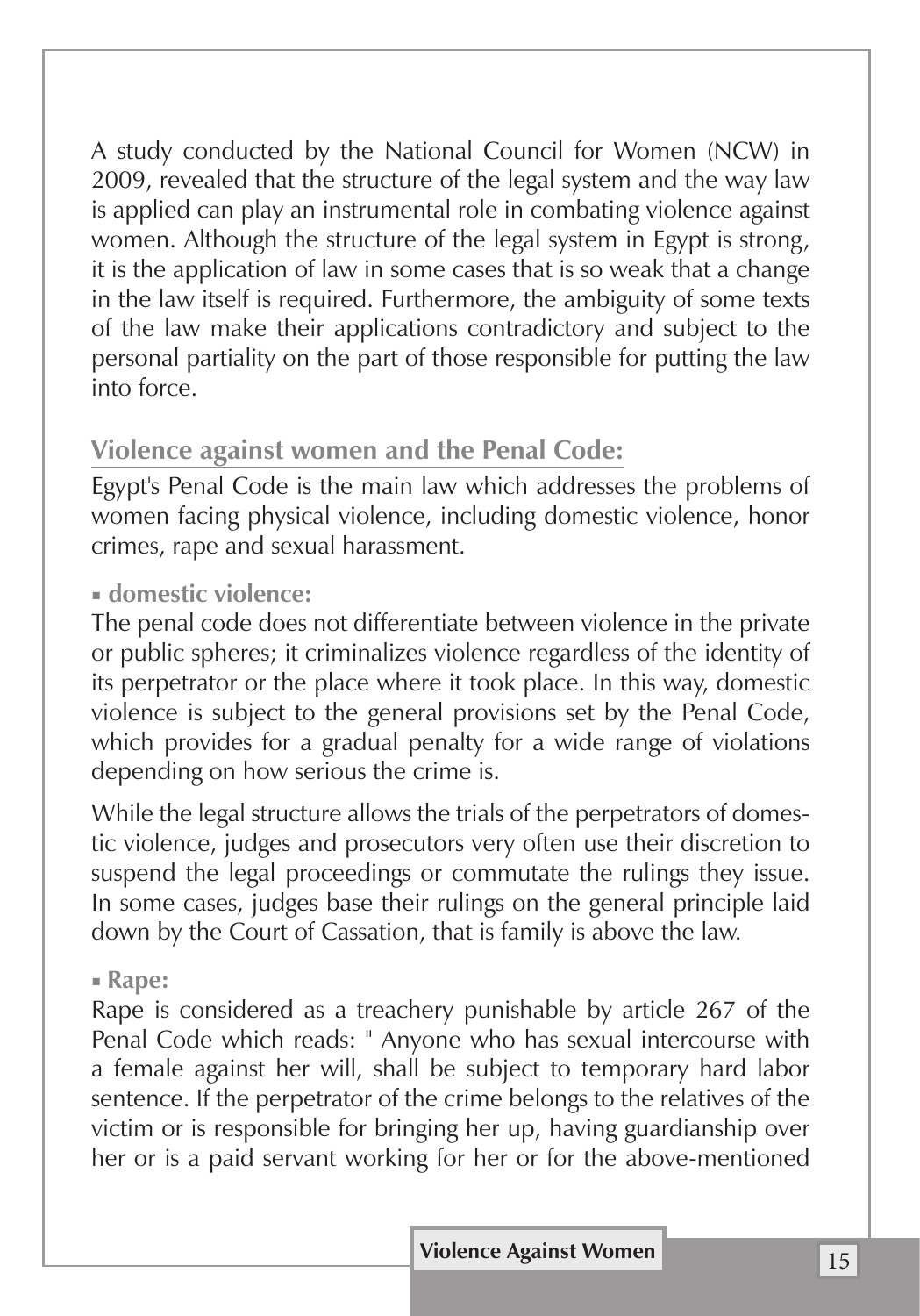persons, he shall be sentenced to hard labor for life. In other words, the law maximizes the penalty in case the culprit is in a position of responsibility towards the victim or was her servant at her house.

Very often reports on rape cases covers up the crime through suggesting that it was the result of an emotional relationship between the two parties, and a marriage contract is concluded at the police station or at the Prefecture's office. The victim is involved in this marriage as a result of her ignorance of the law or because of family pressures to cover up the disgrace befalling the family. There are other cases where women do not report rape crimes because of the investigation procedures which are not gender-sensitive, and which, in most cases, violates their rights to privacy.

#### ■ **Honor crimes**

The Penal Code does not specifically include provisions covering the so-called "honor crimes'. However, article 17 thereof gives judges the discretion to commutate the original sentence two degrees lower than the penalty provided by the law under what is known as clemency.

#### ■ **Incest**

In cases where a woman or a girl child is raped by one member of her family, the question arises as to who would report the case, especially if it is the guardian over the victim who committed the rape crime. The law set a period of three years to report the crime, which means that there are cases which are not reported to the courts at all unless they are discovered years after the crime had been committed.

■ **Sexual harassment & other cases of violence against women** Article 268 applies on anyone who committed an indecent assault by force or embarked on doing that. While article 278 applies to anyone who publicly commits an obscene act. Article 279 of the Penal Code, meanwhile, applies to anyone who commits an obscene act against a woman even if not in public. Penalties are determined by article 268 which are hard labor for a period ranging from 3 to 7 years with harsher penalty for incest crimes. When the victims are minors, articles 278 and 279 provides for an imprisonment sentence for a period not exceeding one year and a fine not exceeding L.E. 300.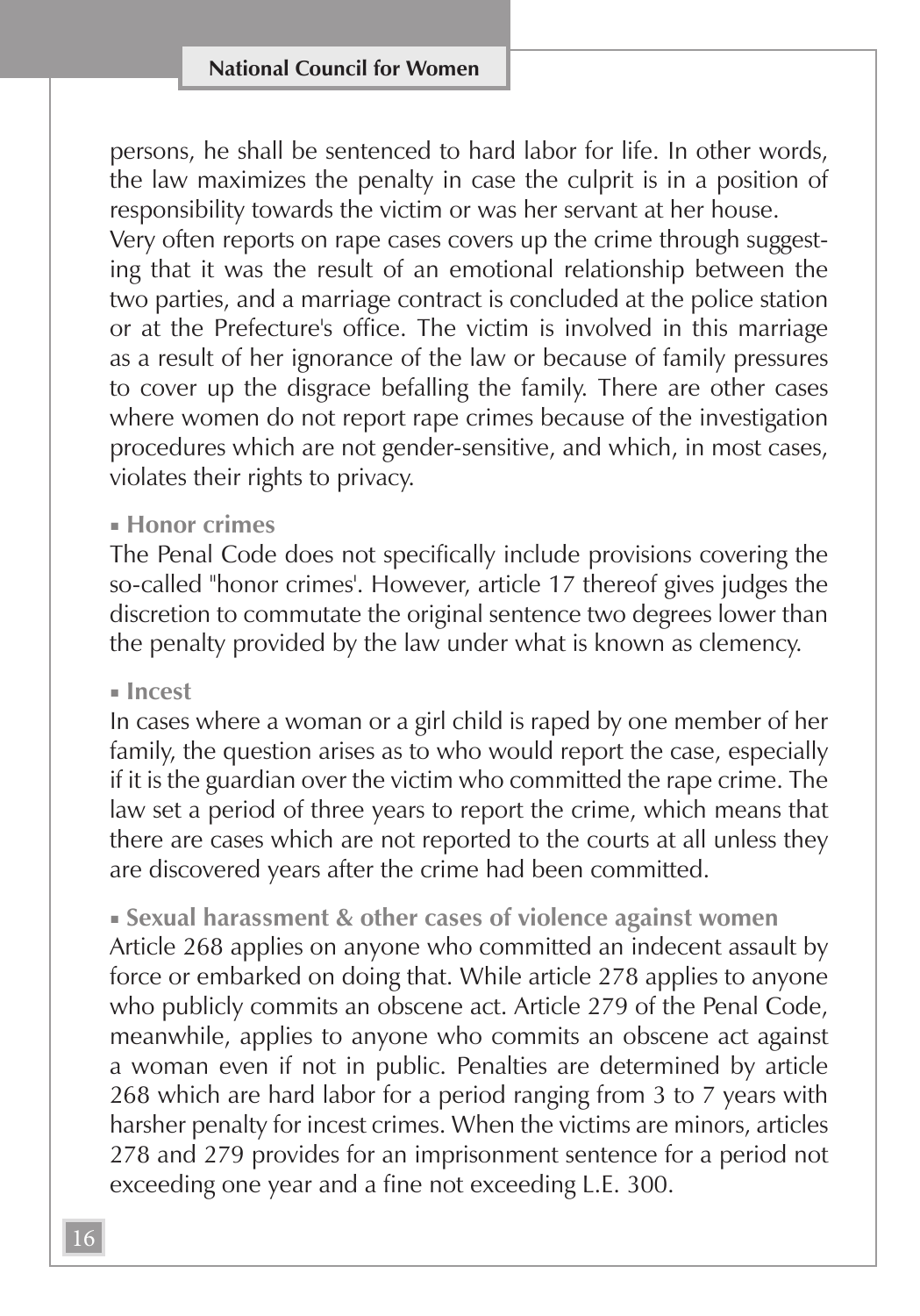The Penal Code does not include a definition for sexual harassment; nor does it contain rules for establishing the crime or proving it. Hence it is important to legally condition the crime as an indecent assault which requires the same procedures as the rape crimes themselves e.g. proofs, witnesses, other means of proofs however difficult they are.

#### ■ **Victim compensation:**

Article 251 of the Criminal Procedures Law provided for compensating the victims of violence and torture, but only when a parallel criminal action is initiated in the courts and won. The rules related to submitting proofs and the right to discipline women deter women's ability to initiate such lawsuits and winning them, which makes it difficult for them to obtain a compensation.

#### ■ **Human Trafficking:**

Human trafficking is criminalized by the Egyptian law, and a set of new laws were promulgated to confront this phenomenon. This includes law No. 103 of 1976, law No. 371 of 1956 and the amended child law No. 126 of 2008. Also, the Prime Minister's Decree No. 1584 of 2007 provided for establishing the National Coordinating Committee for Combating Human Trafficking, a decree which virtually served as an assignment to develop a national plan to face human trafficking and prepare an annual report on the achievements made in this respect.

Having said that, there is still a need to review the legislations and executive regulations covering the various forms of human trafficking. Decision makers have yet to decide whether some forms of early or temporary marriage can be considered as a form of human trafficking, especially that this is a common practice carried out by rich people from the oil Gulf countries. These marriages have the nature of transactions in which the financial element plays a basic role. There are, moreover, cases when such marriages last for only some days or months; hence, the need to review these definitions of marriage and the criminal penalties set for them.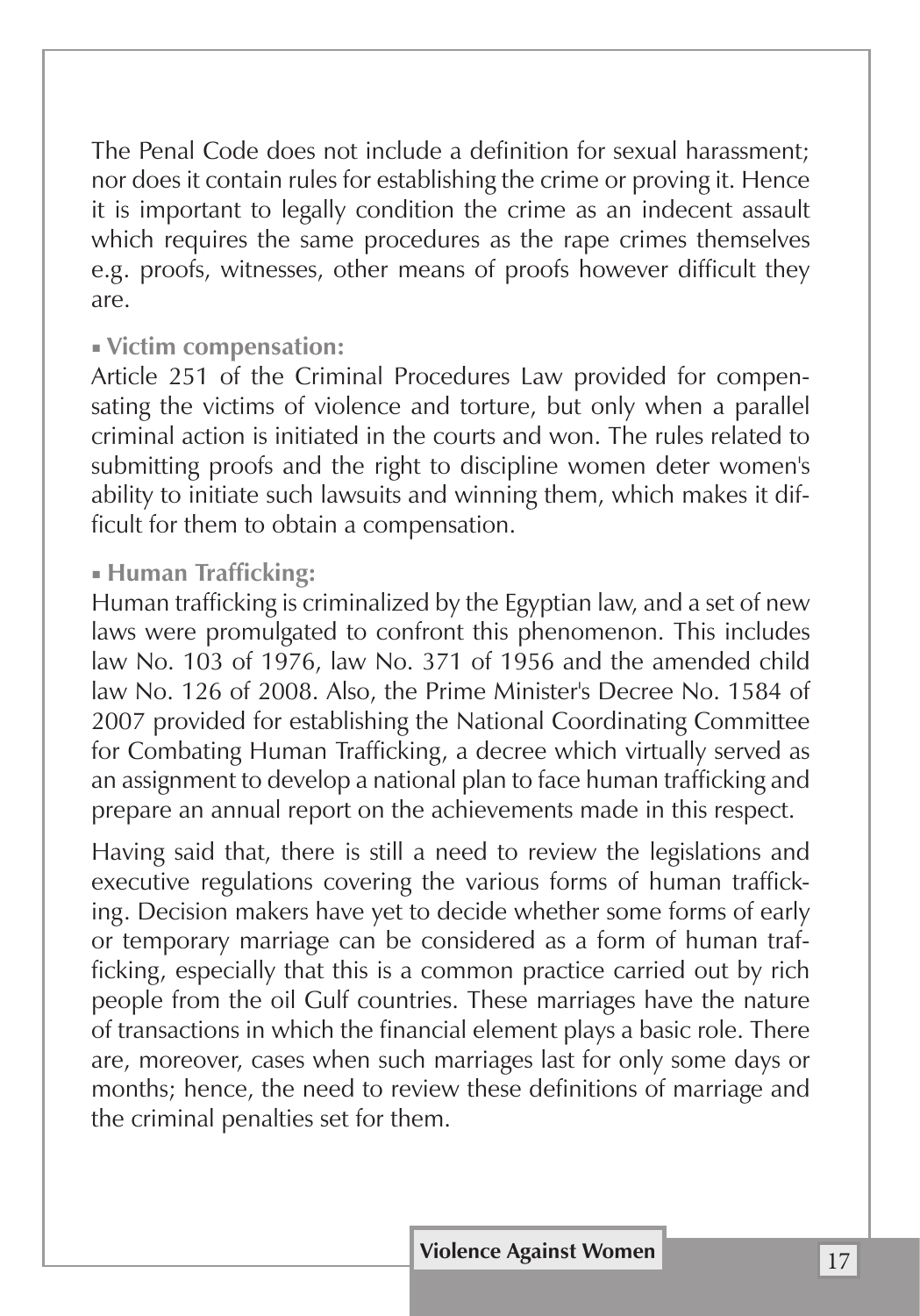■ **Violence and sexual harassment in the workplace:**

The Labor law does not tackle specifically the problem of violence and sexual harassment in the workplace whether physically or psychologically, verbally or sexually. Such violations in the workplace are governed by gradual disciplining and penalizing rules which are commensurate with the nature of the act. In case of a crime, the provision of the Penal Code are to be applied as is the case with any sexual or physical assault.

Nor does the labor law include any specific procedures for reporting cases of sexual harassment in the workplace and women do not enjoy any protection in case their employers, colleagues, or supervisors wish to retaliate for having reported cases of sexual harassment on their part.

#### ■ **Early marriage:**

Early marriage results in a physical, psychological and sexual violence. Some recent legal amendments (Law No. 126 of 2008) raised the age of marriage for girls to 18 to be the same as that of males. Not withstanding this achievement, there are still some lap-holes in the law which can be exploited to allow for early marriage, especially in rural and tribal areas. While the law requires a birth certificate to prove the age of both couple, age can be proven through age assessment certificate to be issued by a governmental health body. In some cases employees at such health bodies forfeits the age of girls upon the request of the girls' families. Marriage can also be proven upon the submission of the testimony of two witnesses from the relatives as is the case with the Bedouins and some tribes in Nouba, the New Valley, the Red sea, Marsa Matrouh and Sinai, in addition to other cases.

#### ■ **Customary Marriage:**

The Law gives limited rights to women under customary marriage, although the new amendments have improved their situation relatively. The Family Law for 2001 allows customarily married women to obtain a divorce based on the general provisions being applied to official marriage. The marital relations can be proven through many ways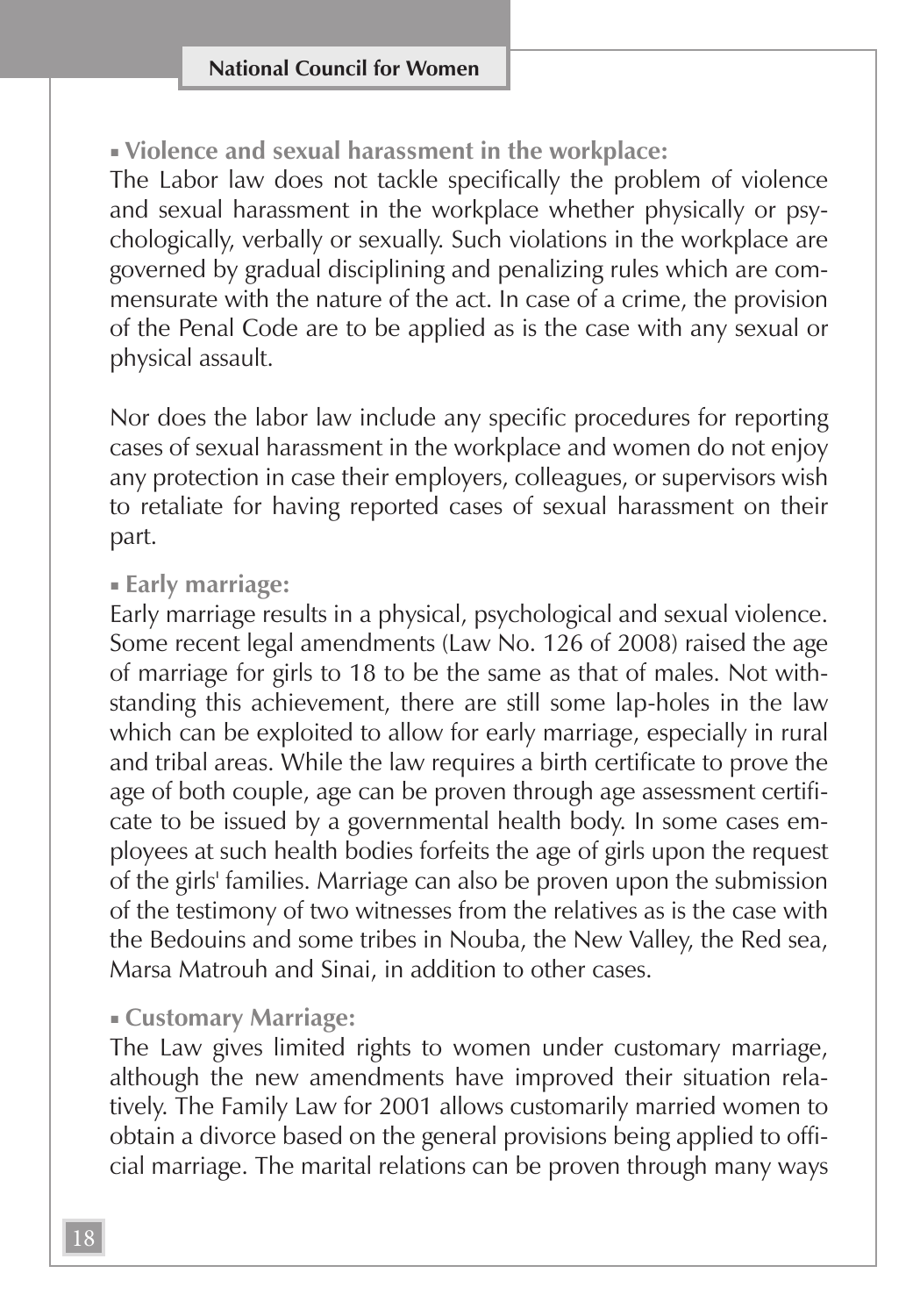including correspondence for example. Yet, there are many cases in which it is difficult for women to prove the marital relation, especially when the original paper of customary marriage is lost. In cases when no proof can be produced for the existence of a marital relationship, the decision is left to the discretion of the judge. In general, customarily married women suffer from the difficulty of securing their rights in addition to being liable to many forms of violence and legal complications.

#### ■ **Inheritance and transfer of ownership**

The personal status law and civil law regulates the rules and procedures of inheritance. They both specifically stipulates women's share in the inheritance and the way of distributing real estate properties. Yet, there many cases when women do not obtain their share of inheritance according to the law, especially that there are no legal provisions which criminalizes denying one's right to inheritance. There is also a tradition in Upper Egypt represented in granting women a small amount of money in return for disclaiming their right to inheritance as a means whereby families can maintain their familial assets within the possession of the parental line of the family. Vey often women are forced to accept this amount of money because they do not have an access to justice or their rights because of the family pressures and the prolonged legal litigations.

- **General observations and recommendations:**
- •Law should not be content with just granting women direct protection against physical and sexual violence, but must also seek to prevent the increased psychological violence against women whether in the public or private spheres.
- •Failure to impose penalties with regard to domestic violence or commutating penalties in honor crimes point out to a slacking on the part of society and the state in dealing with this kind of violence. Furthermore, the fact that labor laws do not address the crimes of sexual harassment make its perpetrators continue in their transgressions unpunished.
- •Discrimination in family laws limits women's ability to get rid of a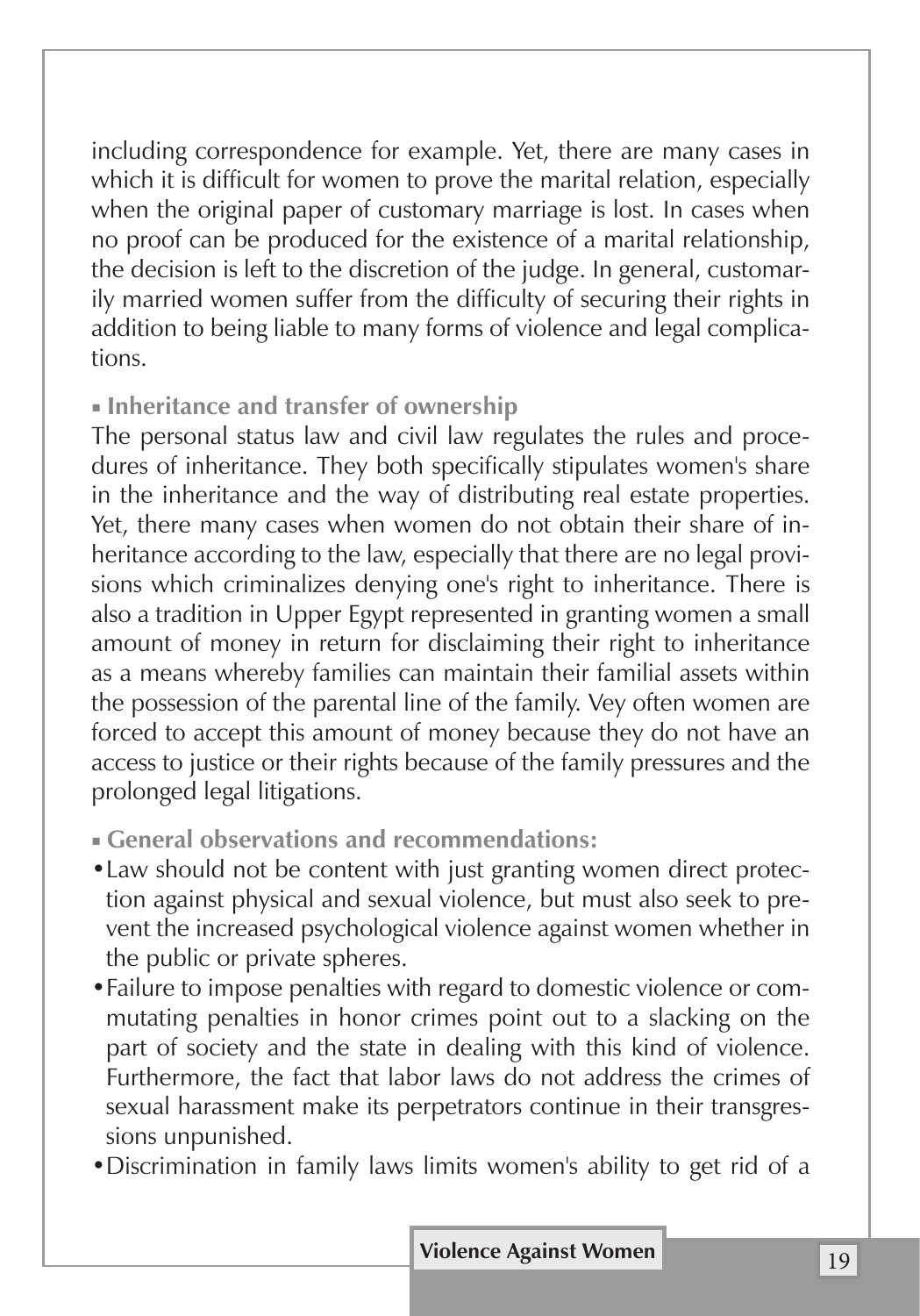situation in which they suffer from many violations, in addition to impeding them from being able to meet the financial needs of themselves and their children (economic violence).

•Reconsidering the way the Egyptian legislations starting from the constitution up to the basic laws, deal with women's rights in general and protecting them against violence in particular.

#### **Communal violence against women (Sexual harassment)**

Assessing the magnitude of violence against women, specially in the areas of sexual harassment is faced with many difficulties. Official statistics and questionnaires conducted in this respect, reveals but a small portion of the actual practices to which they are exposed.

Based on a quantitive survey carried out in 2009 on 4408 subjects representing men, women, and youth on violence against women particularly communal violence, the results were as follows:

- •Most women were exposed to sexual harassment on a continuous basis, whether in the streets or public transportations with younger women being more exposed to sexual harassment compared to older ones.
- Most of the questioned subjects lay the responsibility for this sexual harassment on the way women are dressed and on their behavior. Young males, moreover felt that their conduct is justified and they vey often called for women to be modestly dressed and to control the way they act, move, and behave when alone.
- •Young youth were more conservative than married adults in calling for women to control the way they are dressed, act, move and behave.
- **Figures and statistics:**
- •Two thirds of unmarried youth admitted that they have verbally harassed women in the streets, and 81% of them attributed this behavior to the temptations of young women, which indicate that this practice is widespread among male youth.
- •17% of married women and 22% of girls indicated that their bodies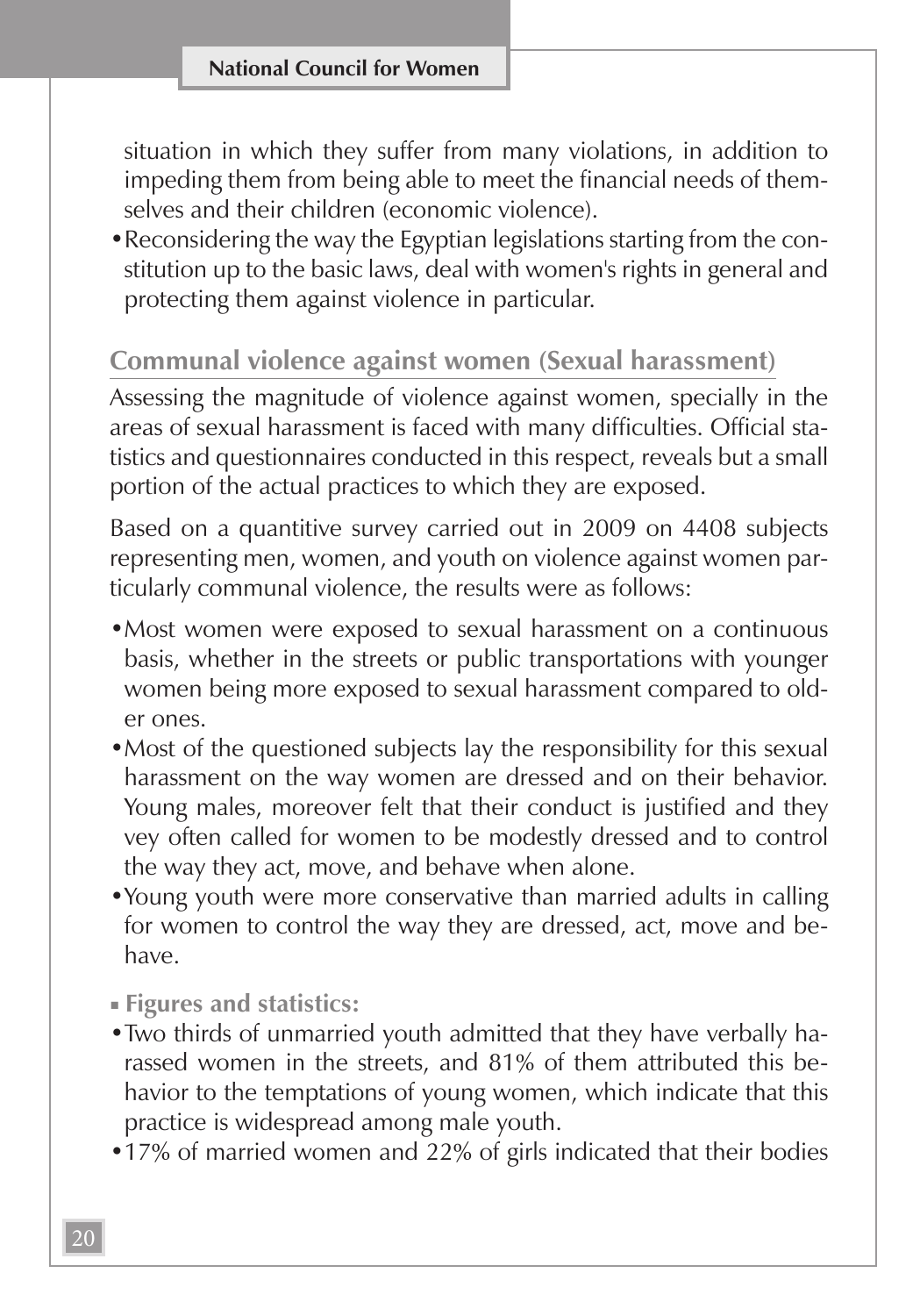have been exposed to improper touches on the part of men in the streets.

- •With regard to sexual harassment in means of transportation, the rate of women who were exposed to verbal or physical harassment in means of transportation is less than that in the streets
- •As to sexual harassment in the workplace, school, or governmental offices, 21% of women were exposed to verbal harassment in the workplace while 6% were exposed to physical harassment.
- •15% were exposed to verbal harassment at the school, 6% at the governmental offices, and 1.1% in police stations.
- **The logic of the perpetrators of sexual harassment:**
- •Most of the questioned male subjects attributed their behavior to the way women are dressed and walk. They blamed for this even married women and unmarried young women.
- •73% of the questioned young women attributed this behaviors on the part of males to the absence of good moral manners among the youth.
- **Views on how to protect females against sexual harassment:**
- •The majority of married women and men indicated that women should be dressed in a more modest way.
- •The instructions of religions should be respected and awareness raising campaigns should be conducted by the media, mosques and churches.
- •42% called for issuing stricter laws to address this phenomenon.
- •Providing segregated means of transportations for women.
- •22% called for intensifying the security presence.
- •13% called for preventing women from going out alone particularly at night.

■ **The reasons why the victim does not report sexual harassment:** Researchers in Egypt estimate the number of unreported cases of rape and sexual harassment to be 98% of all cases. A research center further indicated that out of 2500 cases, 12% only had made official reports at the police stations.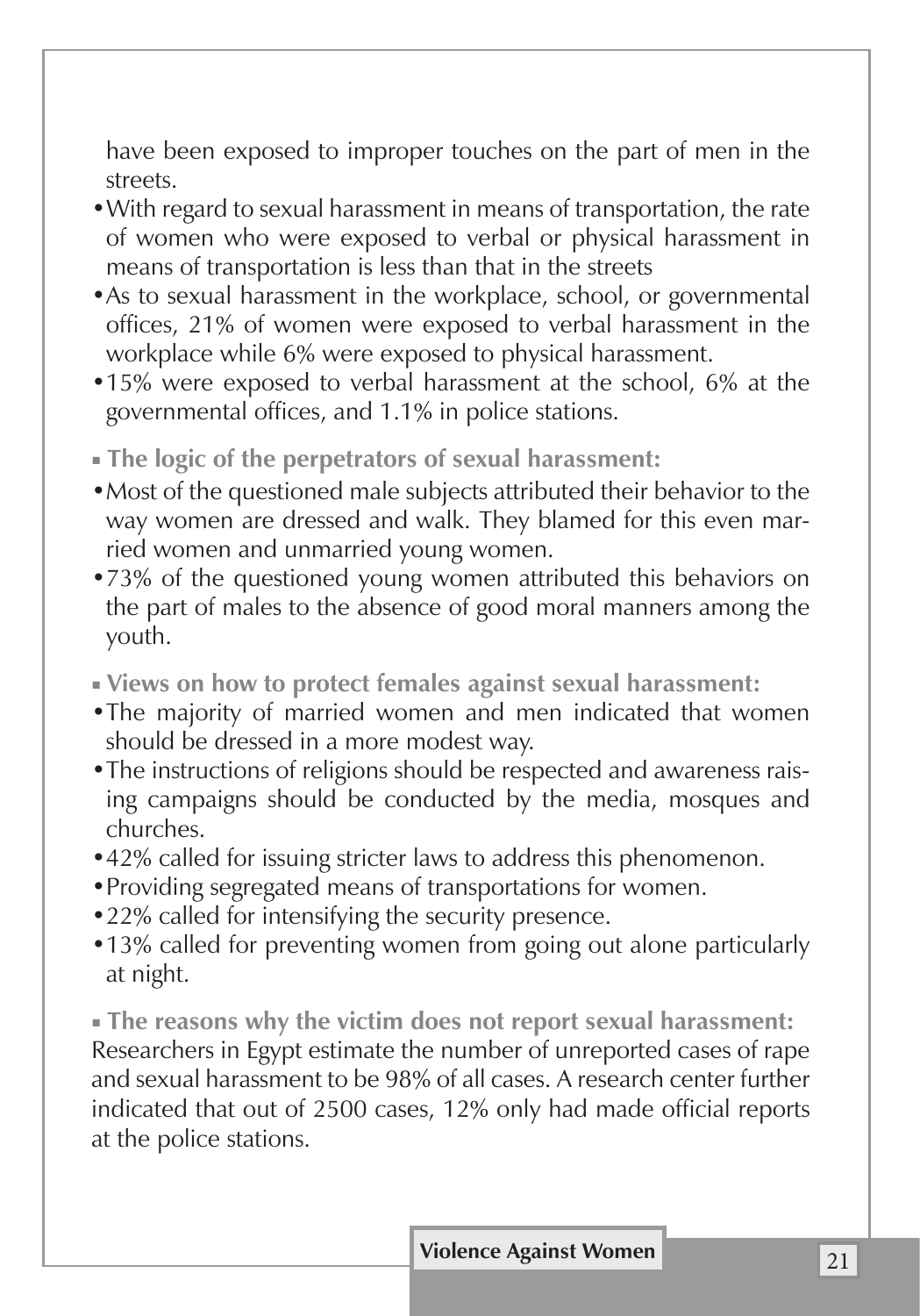There are many reasons which prompt women not to reveal the kind of violence to which they were exposed, including religious reasons, social and economic reasons, etc. The most important of which are as follows:

- 1. The victim considers such harassments as simple practices which do not need to be reported.
- 2. The victim feels embarrassed to report such practices, especially when they are related to honor and reputation.
- 3. Lack of confidence in the way the security officers deal with this kind of reports.
- 4. Avoiding being improperly treated by the police officer who receive the reports, whose treatment might amount to the degree of harassment of contempt.
- 5.The fear that the culprit might seek to revenge in case a complaint or a report is made against him.
- 6. Fear of dismissal from employment in case of being exposed to sexual harassment in the workplace.
- 7. the desire of a woman to maintain her job which prompts her to disregard any pressures practiced against her by her employers.

■ **Recommendations:**

- 1. Review the legislations and laws which address violence against women.
- 2. Issue a strict law to protect women against physical and psychological violence against women within the family, in the workplace, or in the community. Such law is to protect the rights of victims, and punishes the perpetrators of violence. Laws should look upon domestic violence as a crime committed against the whole of society not against women in particular. Moreover, women should be involved in formulating laws, especially those which have a bearing on their situation.
- 3. Issue a new law which includes a definition for sexual harassment and criminalizes it, as well as set a criteria whereby to prove its occurrence.
- 4. Police officers who work on the street should be given the authority to receive reports directly in the streets rather than receiving them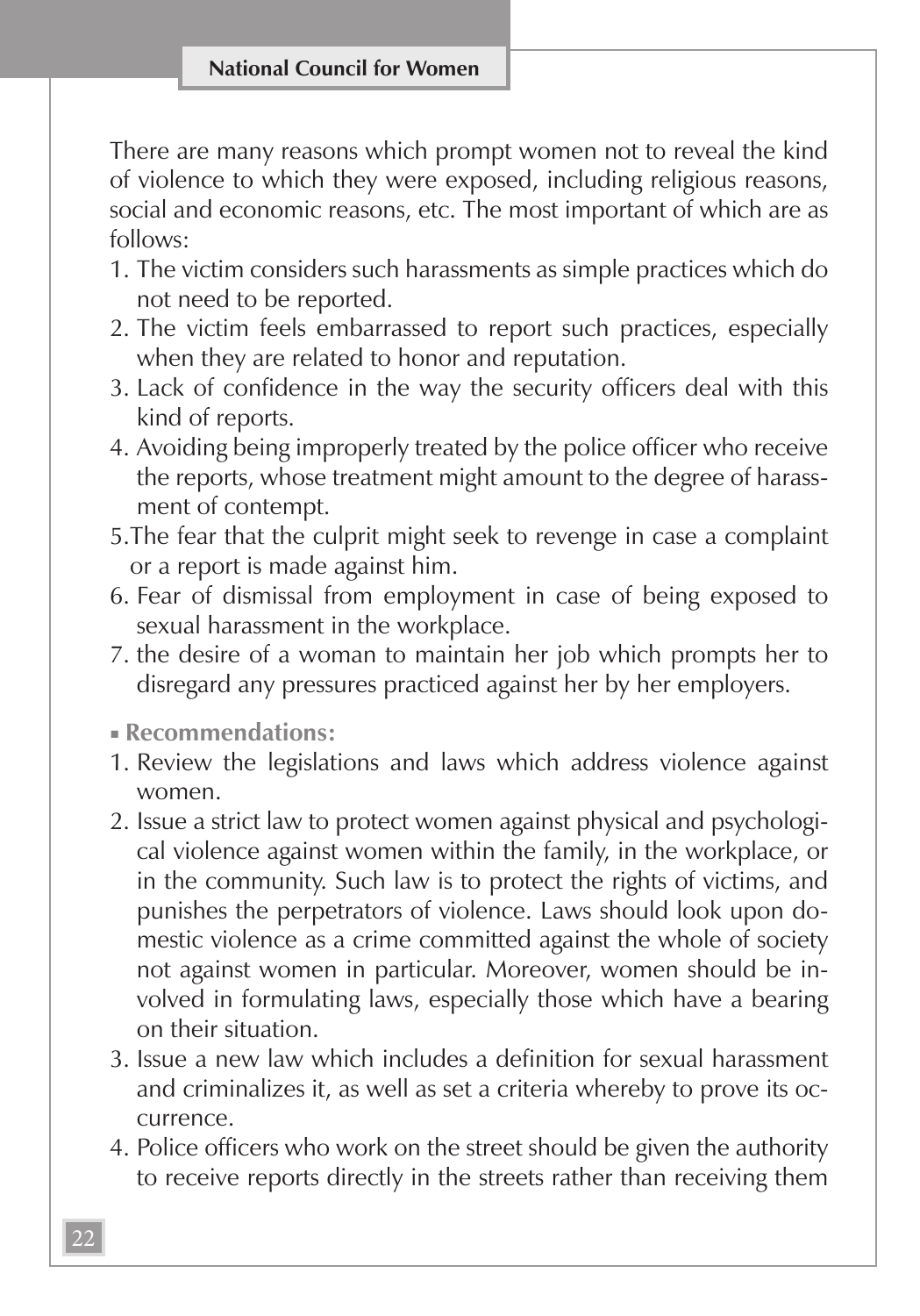only in the police stations (special forms like that pertaining to traffic violations can be used for this purpose). These reports should be registered in the police stations so that the perpetrators may be subjected to stricter penalties in case of recurrence. A second complaint for example should constitute sufficient grounds for filing a lawsuit against the perpetrator.

- 5. Taking procedures to prevent the negative practices which impede the enforcement of law such as failure of the police officer to make the official report or his cooperation with the perpetrator of sexual harassment.
- 6. Raising the awareness of men, women and youth from both sexes of the instructions of the Islamic religion. This should be carried out in the mosques, and through television and the various forms of media.
- 7. Media programs should highlight the equal rights for men and women instead of focusing on provocative scenes of violence against women. Media programs is required to display relationships characterized by mutual respect between spouses, parents and their children as well as between brothers, acquaintances and friends.
- 8. Increasing the security surveillance in the streets, means of transportation and educational institutions, while taking measures to reduce communal violence including sexual harassment in public places.
- 9. Creating specialized units within the police stations to receive and investigate cases of domestic violence and sexual assault and be staffed by trained officers.
- 10. Developing all the local services provided to women victims of violence and making women aware of their benefits, in addition to providing preventing activities such as counseling and awareness raising on how to stop violence against women and highlighting the penalties to which its perpetrators will be exposed.
- 11. Conducting further researches and analyses on specific forms of violence against women and the necessary interventions. Health and demographic surveys and data related to violence should be compiled in a regular way to monitor the trends and assess the progress in combating violence against women. This information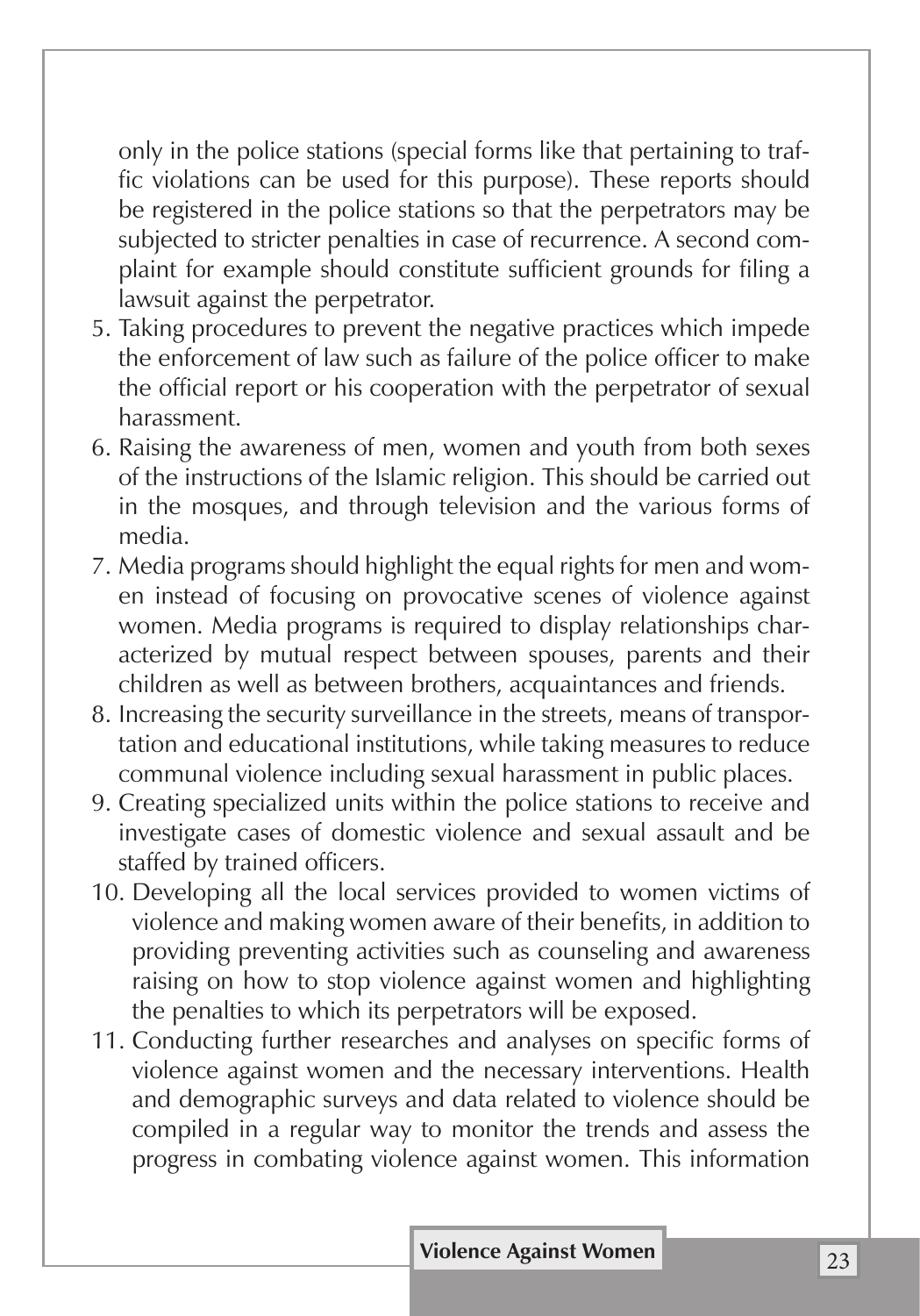should be made available to researchers so that they can analyze them to preset them to decision-makers.

- 12. Launching campaigns in Egypt which tackle the issue of violence against women and target the public on the one hand, and specific categories of the population on the other. This is to be accomplished through approaching the clergy men in the mosques and churches, men in the workplace and women through media programs or through women's organizations. Young males and females can also be approached in the schools or places of worship etc.
- 13. Allocating the necessary funds to combat violence against women. The state with all its institutions should make the necessary resources available, and a mechanism to be funded by the state budget should be established to combat violence against women.
- 14. Raise awareness of violence against women among policy-makers and actors in the area of law, while sensitizing senior officials, decision-makers, law-enforcement officers, members of the judicial system, health care providers, lawyers and professionals in NGOs. The training to be provided to these categories should focus on the dimensions and ramifications of the problem, contribute to changing the concept and values and raise the ability of these parties to offer effective assistance which preserve women's dignity and rights.
- 15. Doubling the number of women's shelters which offer legal assistance, psychological and social counseling, medical treatment and training for the staff of these shelters.

#### **The media handling of the issues of VAW**

■ **Printed media:**

The results of media analysis indicate that 29% of printed media coverage of women's issues deal with the issue of VAW. Considering the magnitude of communal violence, the number of articles in the printed media does not reflect an in-depth or regular coverage to combat the various forms of violence against women. Rather most of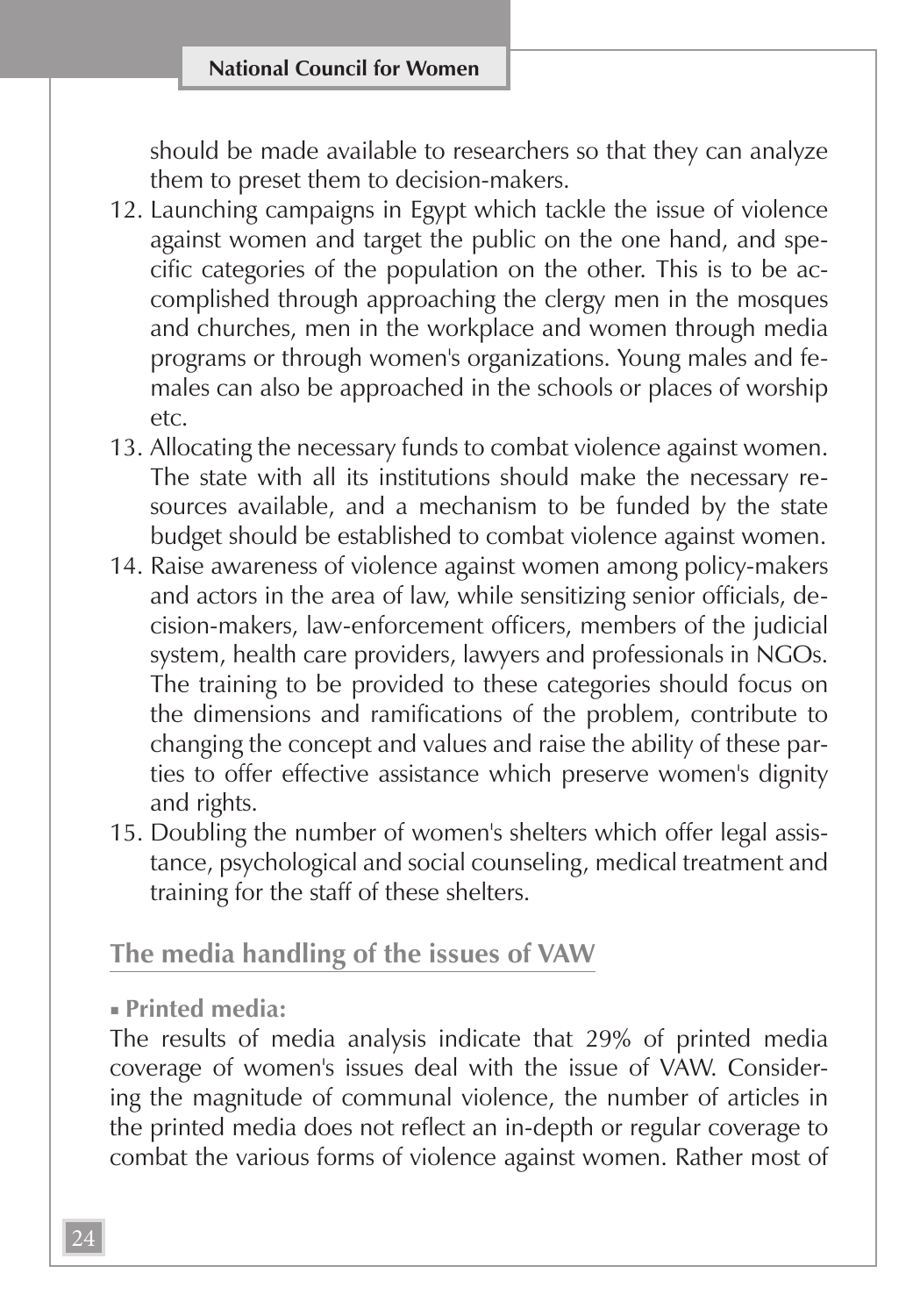the coverage has a sporadic nature and comes as a reaction to certain events or as part of the coverage of general events. Printed media still address the problem of domestic violence hesitantly and disregard making reference to issues which are not raised or which should not be approached.

The printed media rarely tackle the forms of violence widespread among the poorer social segments such as sexual harassment in factories or fields, incest in informal areas, or trafficking in girls in young women through what is known as summer marriages.

The printed media does not offer a wide range of solutions whether with regard to domestic or communal violence. Instead, it has been content with calling for segregating women from men and the public means of transportation to reduce sexual harassment.

#### ■ **Television Programs**

20% of T.V programs on women's issues has tackled the issue of VAW. It is true that T.V. programs does adopt a stand which support combating violence against women. Yet, it is being portrayed as a result of the spread of violence in general, unemployment and family disintegration, and neither solutions are posed to eliminate it, nor is society encouraged to discard it.

#### ■ **Radio programs**

Radio programs have covered the issues of discrimination and VAW in an equal way. As to domestic violence, Radio programs have focused on a wide range of issues, the most prominent of which is the mistreatment of the girl child, the verbal abuse practiced by husbands and  $FCM$ .

#### ■ **Radio and T.V. Drama**

The analysis of Radio and T.V. drama indicates that VAW represents an eminent issue as it is one of main reasons for the breakout of disputes, particularly domestic violence.

The qualitative analysis of drama dealing with VAW indicates that women are very often portrayed as responsible for the family disin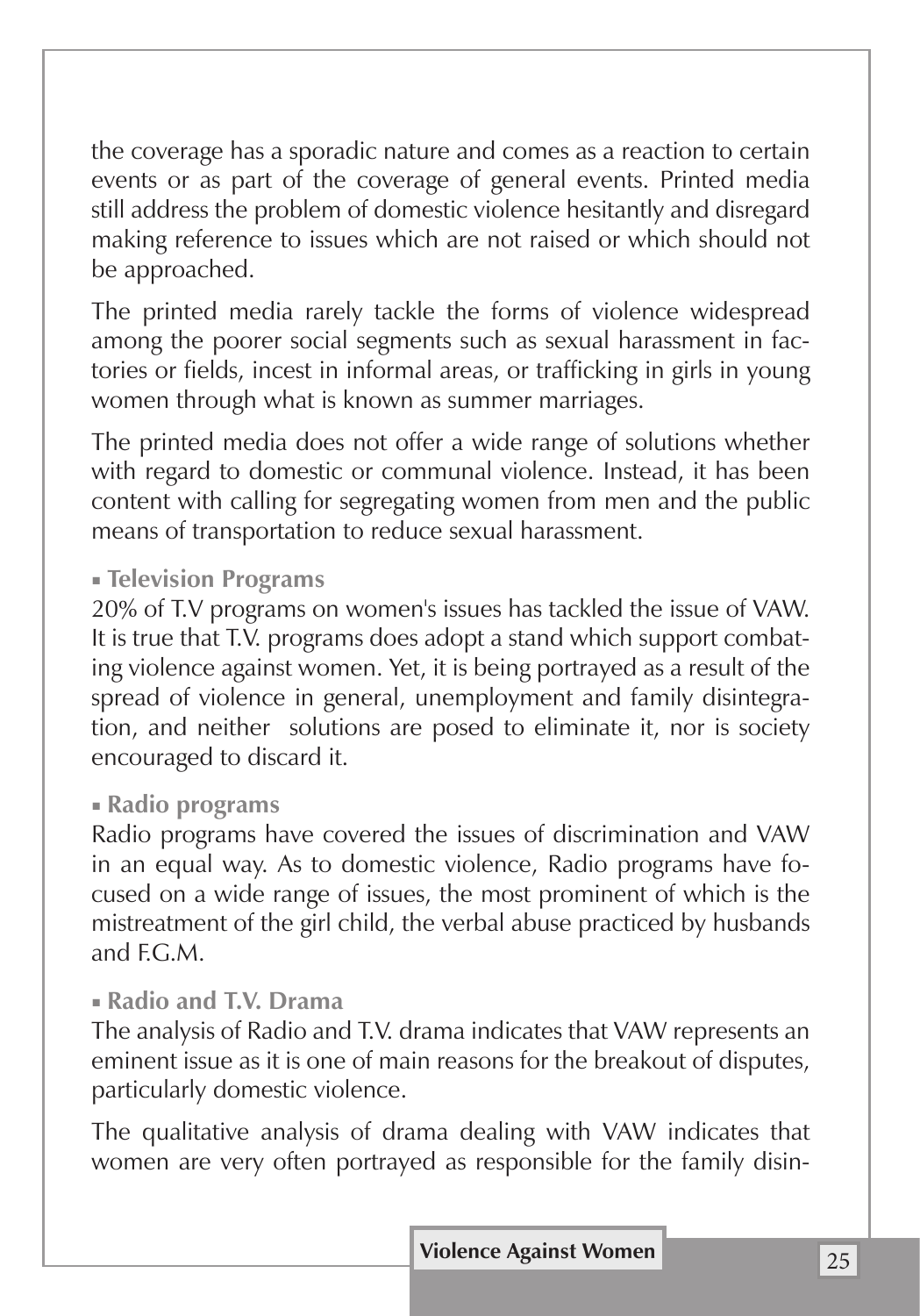tegration and violence against them is justified. Yet, there are a few drama serials which handled the issue of VAW in a positive way. For example, the serial of "A public opinion issue" handled the issue of rape in a way that is sympathetic with the feminine character.

#### ■ **The stand of Media people vis a vis VAW:**

The majority of journalists in the three forms of media admitted that VAW is widespread in society and it is important to improve the way this phenomenon is being handled by the media. Yet, they added that this issue is deliberately disregarded in may cases to avoid raising an issue which is socially shrouded by silence. Some journalists pointed out to cases when some issues are presented to the reader in an exciting way to attract his/her attention while disregarding the broader social context in which violence takes place.

Media personnel in the Union of Radio & Television pointed out that they do not have sources whereby they can obtain information on VAW. They do admit of the important role of the media in tackling the issue of violence against women through working in parallel with other institutions such as schools, universities, books and civil society organizations active in the areas of defending human rights.

- **General Recommendations:**
- •Building the capacity of media experts on how to tackle VAW.
- •Raising awareness on the issues of VAW through the means of media and communications.
- •Developing a media strategy whereby to combat VAW based on the human right to live in peace without violence. This plan is to be accompanied by a practical plan for implementing it.
- •The media should look upon VAW as a societal problem with economic, social, cultural and psychological dimensions related to human rights, rather than an issue related to women alone.

#### **Services provided to women victims of violence**

Women victims of violence need shelters, medical & psychological support, legal counseling and other services.

■ **Shelters:**

There are 8 shelters for women victims of violence nationwide, 7 of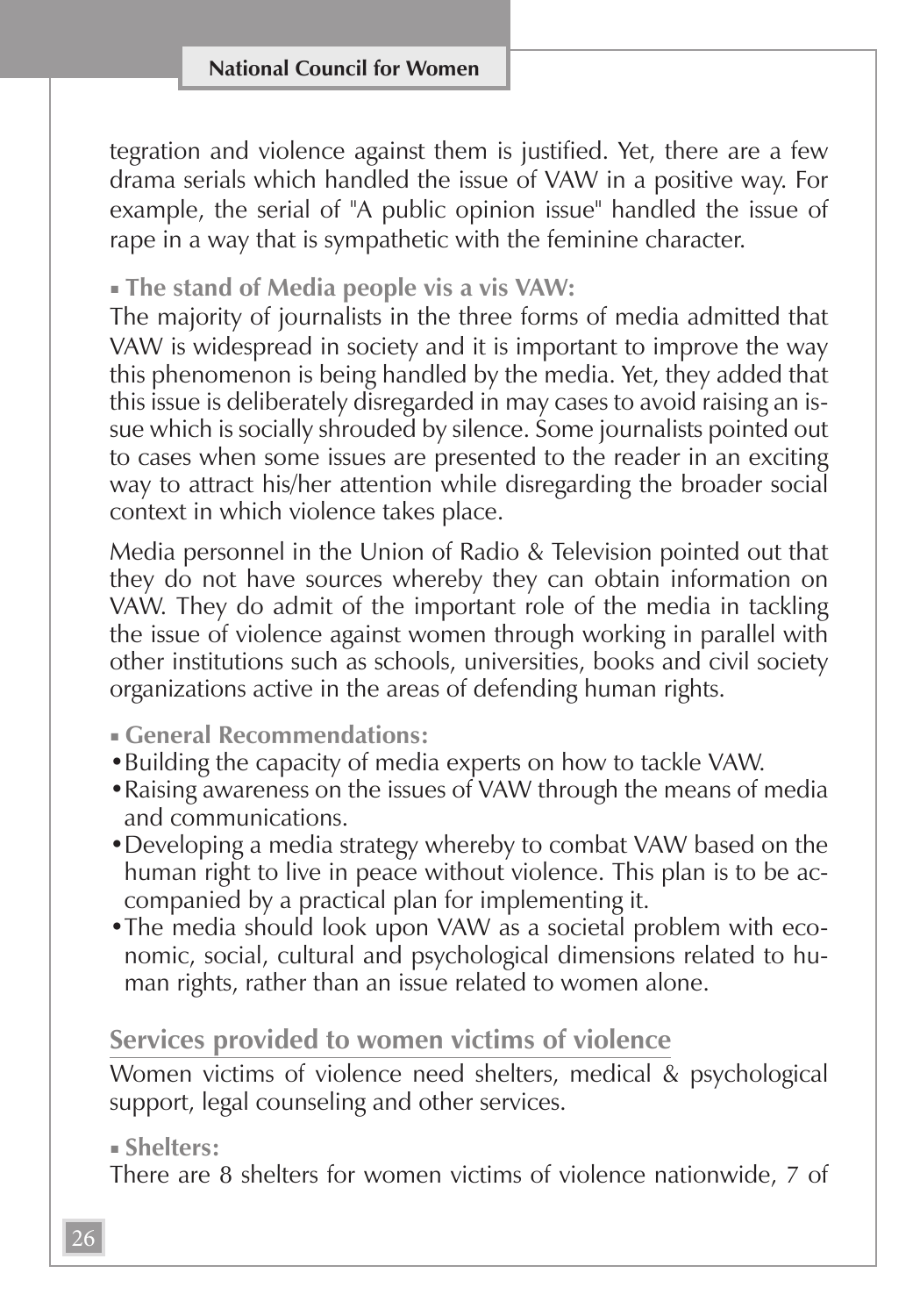them were created and supervised by the Ministry of Social Solidarity, and one independent shelter established by the Society for Developing & Promoting Women, a non-governmental women's organization. The total number of beds in all the shelters is 214 that is one bed for every 380.000 of Egypt's population. While the group of experts of the European Council for Combating VAW points out that there must be no less than one bed in each shelter for every 7.500 of the population.

There are two shelters in the Lower Egypt (Alexandria and Mansoura), three in Cairo (The sixth of October, Heliopolis, and Qaliyoubiya), three in Upper Egypt ( Fayoum, Beni Suif, and Menyia). Meanwhile, the Governorate of Sinai, the Canal area, and the area extending after Menyia in Upper Egypt is left with no shelters.

A few number of women victims of violence resort to such shelters which remain vacant for prolonged periods of time. The mangers of such shelters attribute this state of affair to a group of interlinked factors including the lack of adequate protection procedures or legislations which protect women victims of domestic violence, the hegemony of the patriarchal culture, problems related to managing these places and absence of awareness about the existence of such shelters.

#### ■ **Medical Services:**

Interviewed professionals within hospitals and health care units indicated that they deal with women victims of violence, but they pointed out to the absence of specialized services in hospitals and health care units for the victims of gender-based violence, except for the emergency services which are offered generally to any woman in need of medical care. It is also to be noted that there is no administrative regulations or protocols specially made for women victims of violence.

#### ■ **Family Planning and Community health:**

The Ministry of Health currently hire as much as 15.000 female rural leaders distributed over the rural and urban areas nationwide. Interviews with these community leaders revealed that they are often the first to hear of cases of VAW, and that victims resort to them when they face problems. Yet, they pointed out also that they have limited information on how to deal with women victims of violence or the appropriate services to which they can refer them.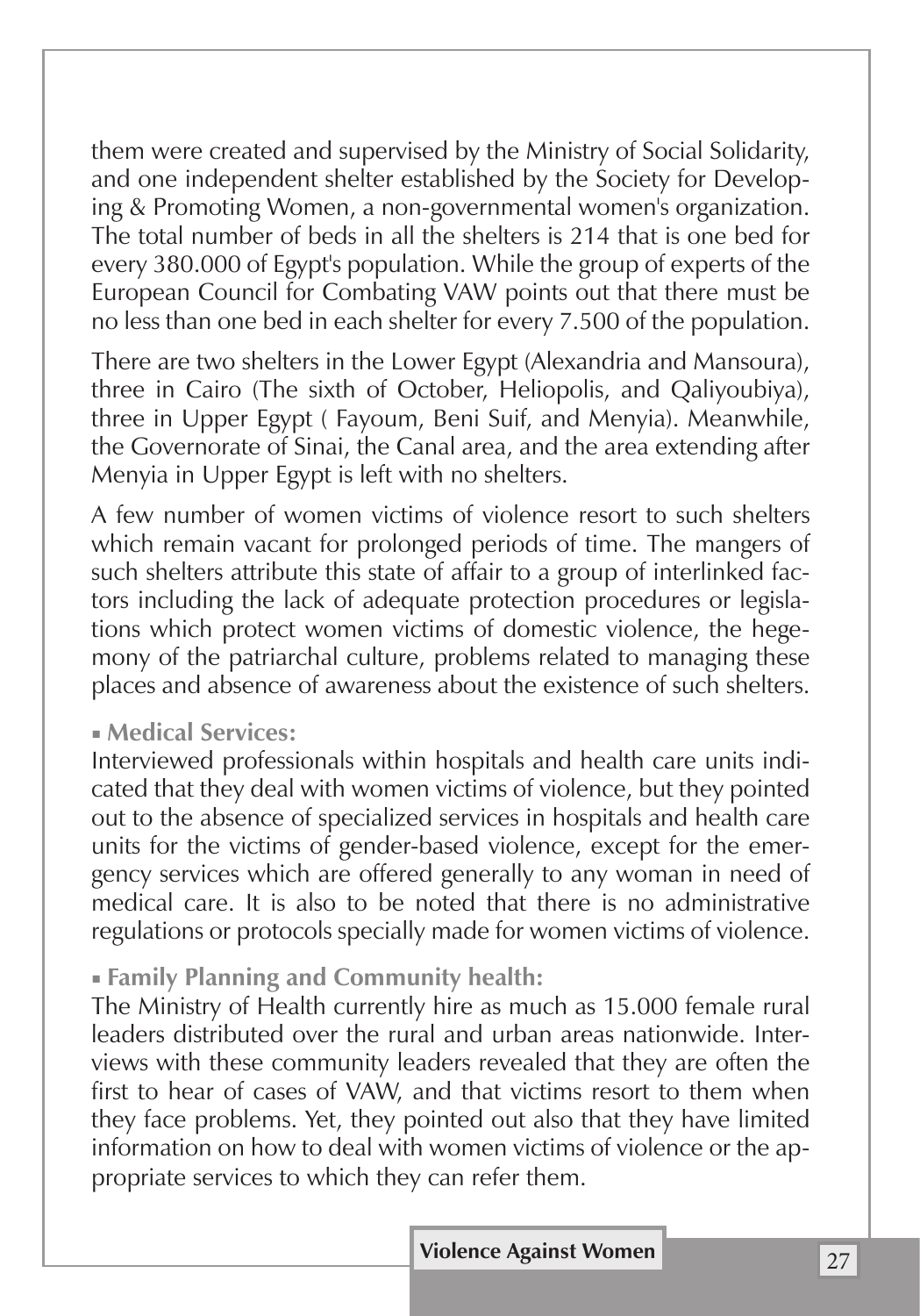#### ■ **Assistance Telephone lines (Hot lines)**

Out of 85 interviewed NOGs, it turned out that there is only one hotline working around the clock, and 4 telephone lines working part time throughout Egypt. Most of these lines focus on giving legal counseling with regard to discrimination against women or personal status affairs. Al-Nadim Center hotline is the only line working around the clock, and it is the only line throughout Egypt which focus on assisting women victims of violence. There are three lines which offer counseling to women victims of violence but all of them offer referral services. Out of the five lines, two only offers services nationwide. These are the NCW's Ombudsman's Office and the hotline of Al-Nadim Service.

#### ■ **Hearing/ counseling sessions services:**

The number of NGOs, which offer hearing/ counseling sessions services is 8. The Nadim Center, which was established in 2001 to help women victims of violence, was the first center to offer such services. Later on, it transferred its experiences to other NGOs through developing guidelines and organizing training sessions to enable other NGOs to establish their own hearing sessions centers in the various areas across Egypt. In addition to the hearing sessions, these NGOs offer referral services to other psychiatrists and legal experts.

#### ■ **Family Counseling services:**

The Ministry of Social Solidarity currently funds some NGOs to manage 183 offices for family counseling nationwide, although VAW does not represent the main issue of interest for these offices. Family counseling offices is composed of a social worker, male or female, a religious leader, a physician, a psychiatrist to work part time and a lawyer also to work part time. The staff of these offices meet with the families to solve their problems or to offer counseling for husbands who think of divorce on the legal procedures and rights pertaining to divorce. As to men who are already divorced, these offices mediate between them and their divorced wives to enable them to see their children, settle matters related to the alimony. Yet, with the rise of mediation offices within the family courts, the role of these family counseling offices has receded.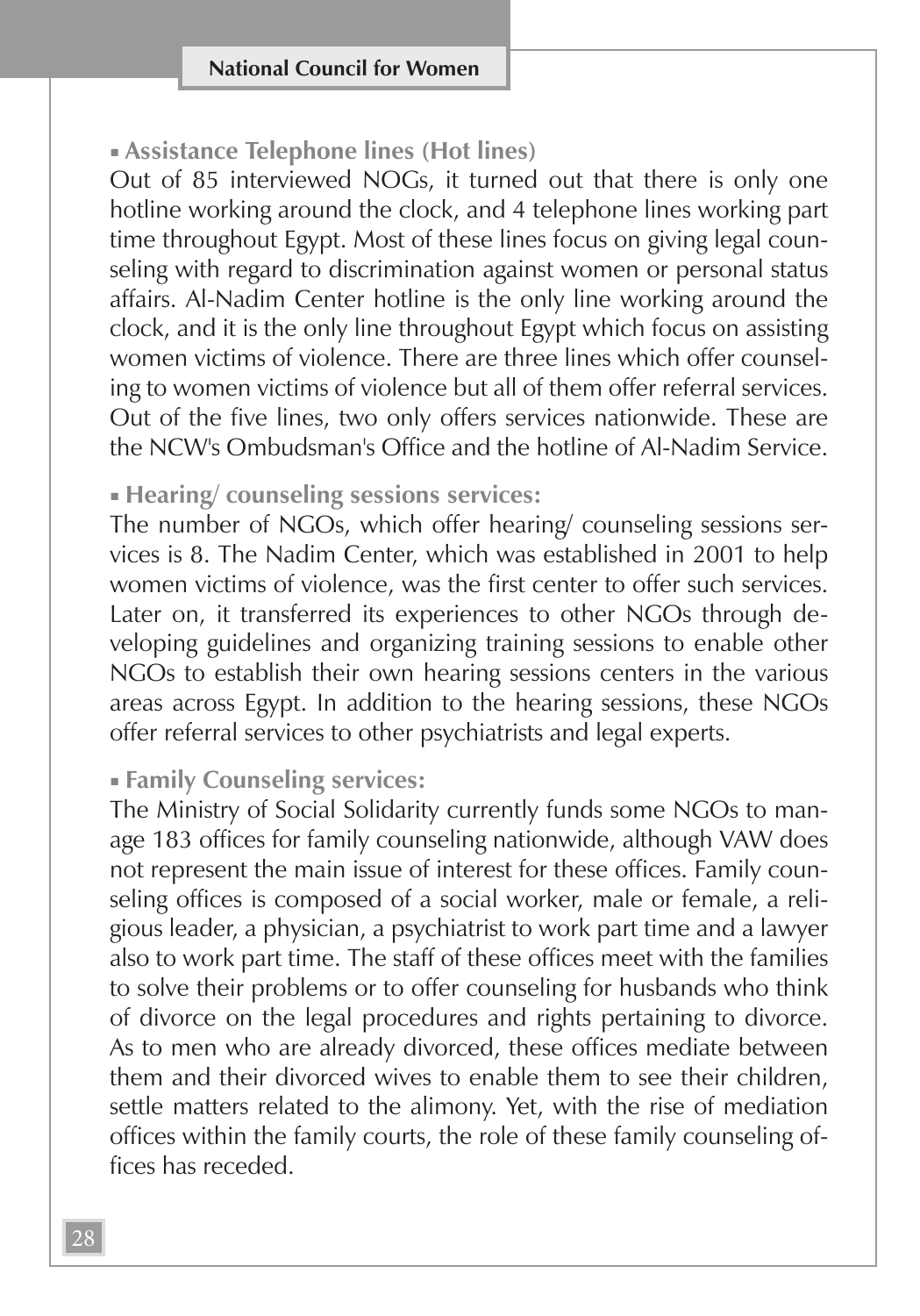#### ■ **Legal Services:**

In 2002 the NCW established the Ombudsman's Office to receive complaints related to discrimination against women including violence as well. Complaints are mainly related to gender-based discrimination in the workplace, in personal status affairs, domestic violence and inheritance, etc. It offers, moreover, free of charge legal services to poor women who cannot afford to pay the fees of an attorney. The Ombudsman's Office cooperates with the Ministry of Social Solidarity and some NGOs to refer women victims of violence to shelters when necessary. Up to 2009, it has received around 20.000 complaints and queries on work-related problems, the implementation of judicial rulings, insurance pensions, violence, citizenship rights. The office has an extensive outreach throughout the various governorates of the Republic.

20 NGOs offer legal counseling to women facing legal problems and advise them on how to deal with them, and finally 11 of the above NGOs offer legal representation before the Judiciary and they often focus on divorce, children custody, accommodation cases, etc.

The size of legal services that can be offered by NGOs is very limited and most of which is focused in Greater Cairo. The most pioneering NGOs in this area is the Center for Women's issues, the Society for Developing and Promoting Women, and the Egyptian Center for Women's Issues.

#### ■ **Defensive and Protective Strategies:**

In addition to the protection services offered to women victims of domestic violence, preventive strategies are part and parcel of tackling the issue of VAW. Many of the NGOs, which took part in the discussions and interviews, highlighted the efforts made to raise societal awareness of the Convention on the Elimination of All Forms of Violence against Women (CEDAW). Yet, the representatives of NGOs admitted that the activities and initiatives related to combating VAW remained sporadic and scattered. There are however, some defensive campaigns carried out by some NGOs over the last few years including the campaign against sexual harassment launched by the Egyptian Center for Women's Rights, and the campaign of "life is possible without violence or discrimination," launched by Al-Nadim Center for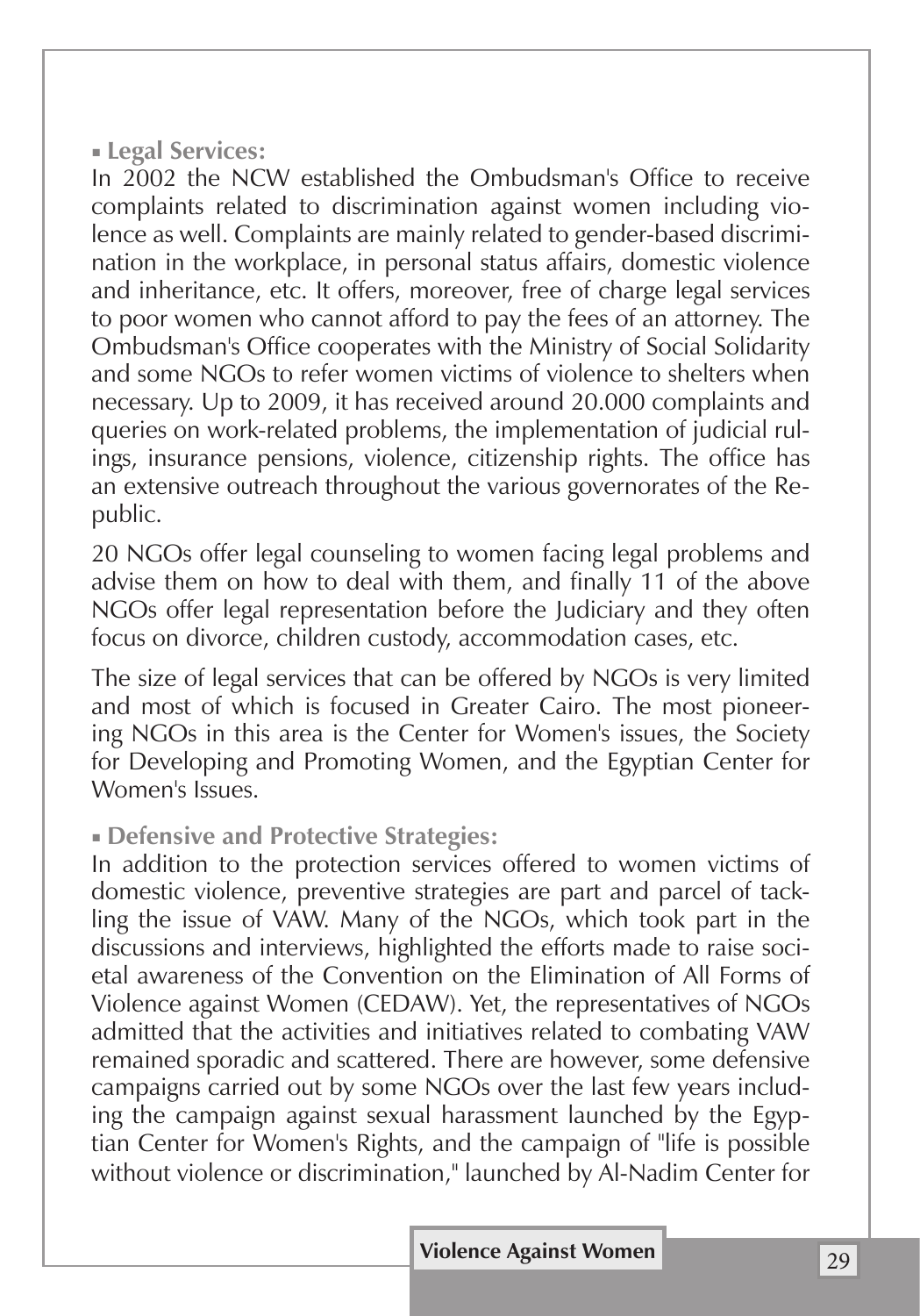the Rehabilitation of Victims of Violence. There was also a campaign against honor crimes launched upon an initiative by Egyptian women's Issues Institution together with the Arab Women's league and it was related inter alia to gender-based violence.

A number of governmental bodies including the Ministry of Social Solidarity and the NCW are engaged in an active way in providing the basic services for women victims of violence. However, services available to this category of women are still very limited in view of the magnitude of the problem and the challenges facing it. While some of these services, especially the shelters seem to be unused. This does not however, mean that they are not needed. It is quite possible that they are not frequently used due to women being unaware of their presence in the first place.

To ensue that women victims of violence obtain the basic services they need, it is important that decision-makers, and service providers should not focus only on the quantity and variety of services but also on its quality which should be high enough to represent a comprehensive response to women's needs. In addition, women should have the ability to have access to these services and avail of them.

In conclusion, it is important to change the typical stereotypes and negative social stances towards women at the social level. This is because most of the services providers carry the same cultural values and prevailing stances in relations to these violations.

- **General Recommendations:**
- •Developing a coordinated societal response toward VAW through creating constructive relationships between the police officers, prosecutors, health care providers, women's shelters, NGOs, and community leaders to maximize the benefit from available resources.
- •Adopting new measure with regard to women's shelters which should be gender-sensitive at all the administrative levels to offer women long-term support and solutions.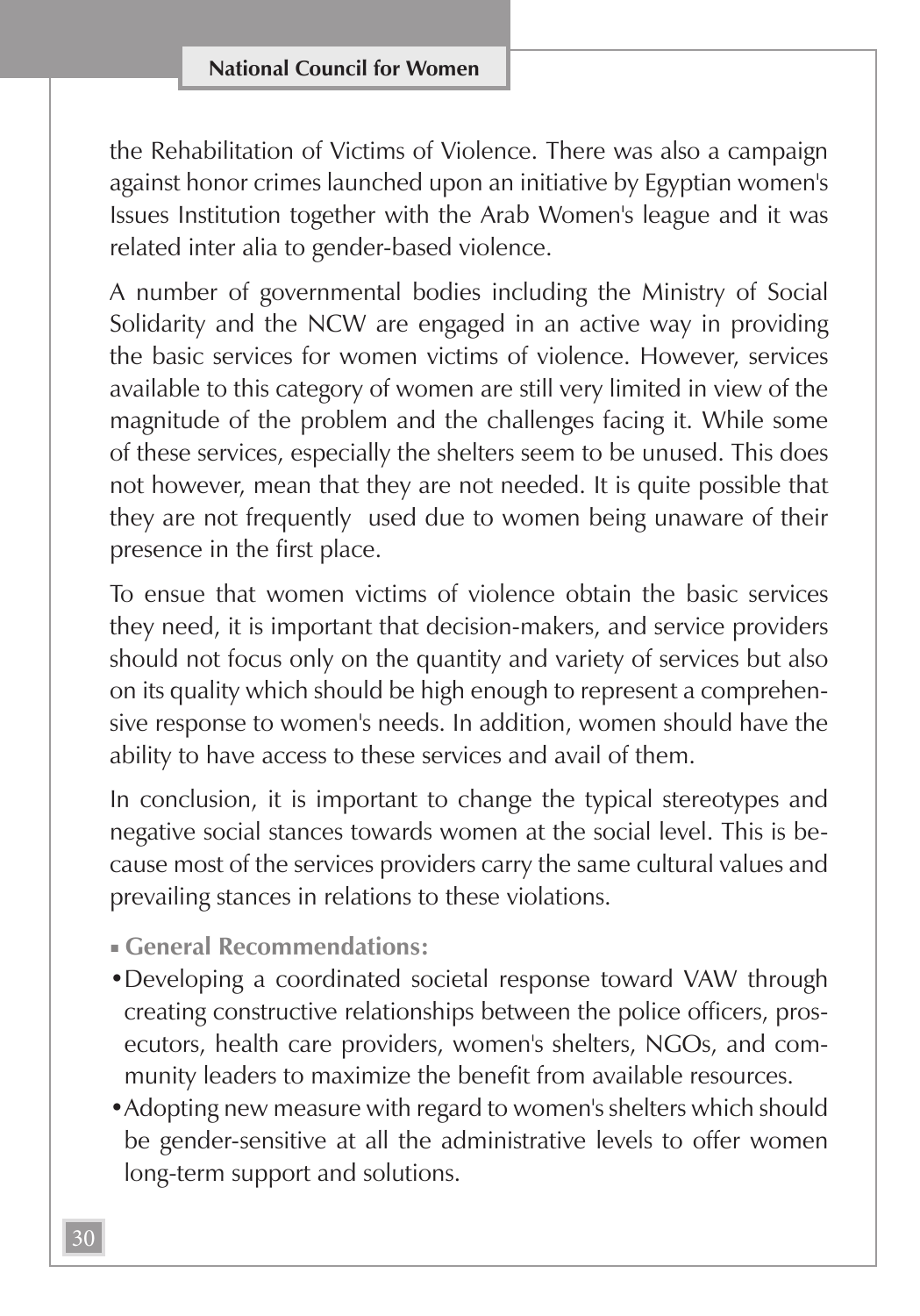- •Developing the capability of health service providers to tackle the issue of VAW.
- •increasing the availability of information resources on domestic violence, other forms of violence and the services provided for their victims.
- •Disseminating information on the best experiences in offering services in the various areas to promote the exchange of experiences and views.